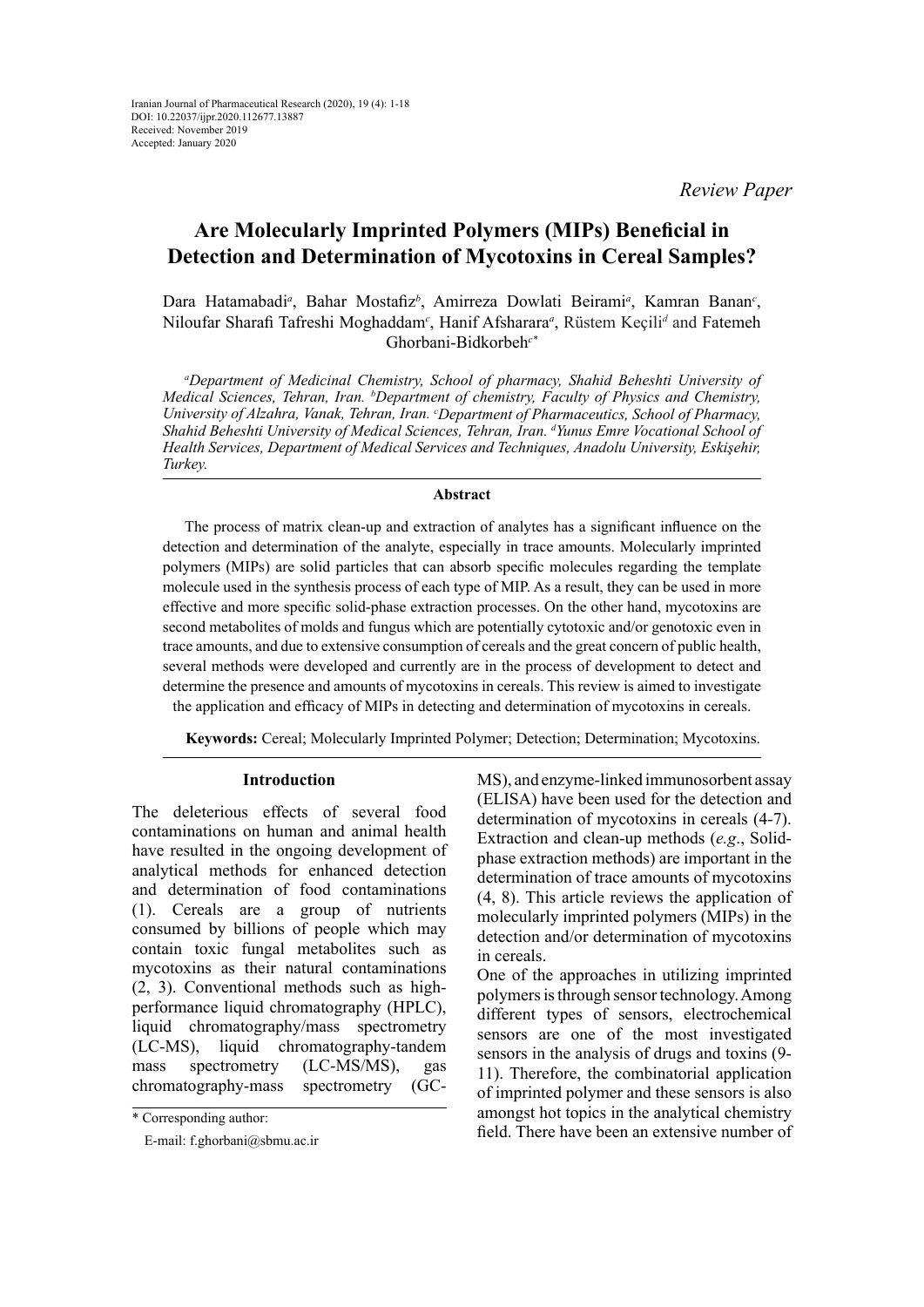researches focused on using electrochemical sensors for the detection and analysis of mycotoxins. However, due to the presence of numerous recent reviews around this subject (12, 13), we have excluded electrochemical sensors from scopes of this review and only have focused on conventional analysis methods.

#### *Cereals and mycotoxins*

Cereals are defined as plants from grass family which produce edible seeds or grains (14). Cereals and grains contain complex carbohydrates, so they are a considerable part of the food pyramid in daily regimens (15).

The Food and Agriculture Organization (FAO) has categorized primary cereals to seventeen groups based on their genus, species and other factors. These seventeen groups are Wheat, Rice, Barley, Maize, white maize, Popcorn, Rye, Oats, Millets, Sorghum, Buckwheat, Quinoa, Fonio, Triticale, Canary Seed, Mixed Grain (grains which are harvested from plants with two or more genera), and cereals  $(16)$ .

Twenty-five percent of crops all around the world are estimated to have been affected by molds, and mycotoxins are secondary metabolites of them (mostly Fusarium Spp. Aspergillus Spp., Penicillium Spp.) (17). Until 2017 more than 500 mycotoxins have been identified and reported (18, 19).

During the years, our knowledge about mycotoxins has been developed. The major mycotoxins which are considered in legislation of agriculture products (or regulating systems) are: aflatoxin (Produced by Aspergillus spp.) (20-22), ergot alkaloids (mainly produced by Claviceps Spp.) (23), citrine (produced by *Penicillium* spp., Monascus spp., and *Aspergillus* spp.) (24-26), patulin (produced by *Penicillium* spp. and *Aspergillus* spp.) (27), fumonisins and zearalenone (produced by *Fusarium* spp.) (28, 29), trichothecenes (produced by various species of *Fusarium*, *Myrothecium*, *Trichoderma*, *Trichothecium*, *Cephalosporium*, *Verticimonosporium*, and *Stachybotrys*.) (30-32), ochratoxin A (produced by *Aspergillus* spp. and *Penicillium* spp.) (33, 34). The toxicity of mycotoxins may range from human genome damage which may result in cancer (35) to acute or chronic toxicity in humans and chronic toxicity is

more common  $(17)$ .

Aflatoxin B1 is known for having the strongest carcinogenicity effect among all mycotoxins (36, 37). Molds can be contaminating agents for cultivation products before or after harvesting and in the storing stage (38).

Accumulations of mycotoxins in cereals can become a great danger for human health. In the long term view, exposure to mycotoxins can cause considerable economic losses (39). Standard limits for each mycotoxin need to be set in order to control the health issues caused by mycotoxins. The standard limits for mycotoxins in foods and feedings are regulated by the Codex Committee on Food Additives and Contaminants (CCFAC). CCFAC has established limits and standards for mycotoxins in processed and unprocessed foods globally (40).

# *Molecularly imprinted polymers*

Clearly, every molecule has a unique stereochemistry (41). There is only one way to find the Known fairy tale Cinderella by matching her glass shoes. If the unknown molecule is the missing princess, MIPs would be the unique glass shoe. Introducing the best way of sensing a molecule is fundamental for tracing an analytical process. In other words, molecularly imprinted polymers are synthetic antigen-antibody analogs. Through the interactions between the template and imprinted polymer, strong and specific bonds emerge. The strength of the interactions between different sets of templates and MIPs may differ based on the number and strength of bonds.

Due to the formation of a unique set of bonds between the template and imprinted polymer, MIPs are potentially selective and specific platforms for detecting the template and template-like molecules in various sample matrices (42-44).

History of MIPs began at 1930 when Polyakov (45) and Dickey (46) reported that silica matrix amasses together at the presence of small molecules and show affinity toward these molecules. In 1973 Wulff proposed a new concept "Enzyme-Analogue Built Polymers" and refreshed the idea of molecular imprinting (47, 48). However, the term "Molecular Imprinted Polymer" was stated by Mosbach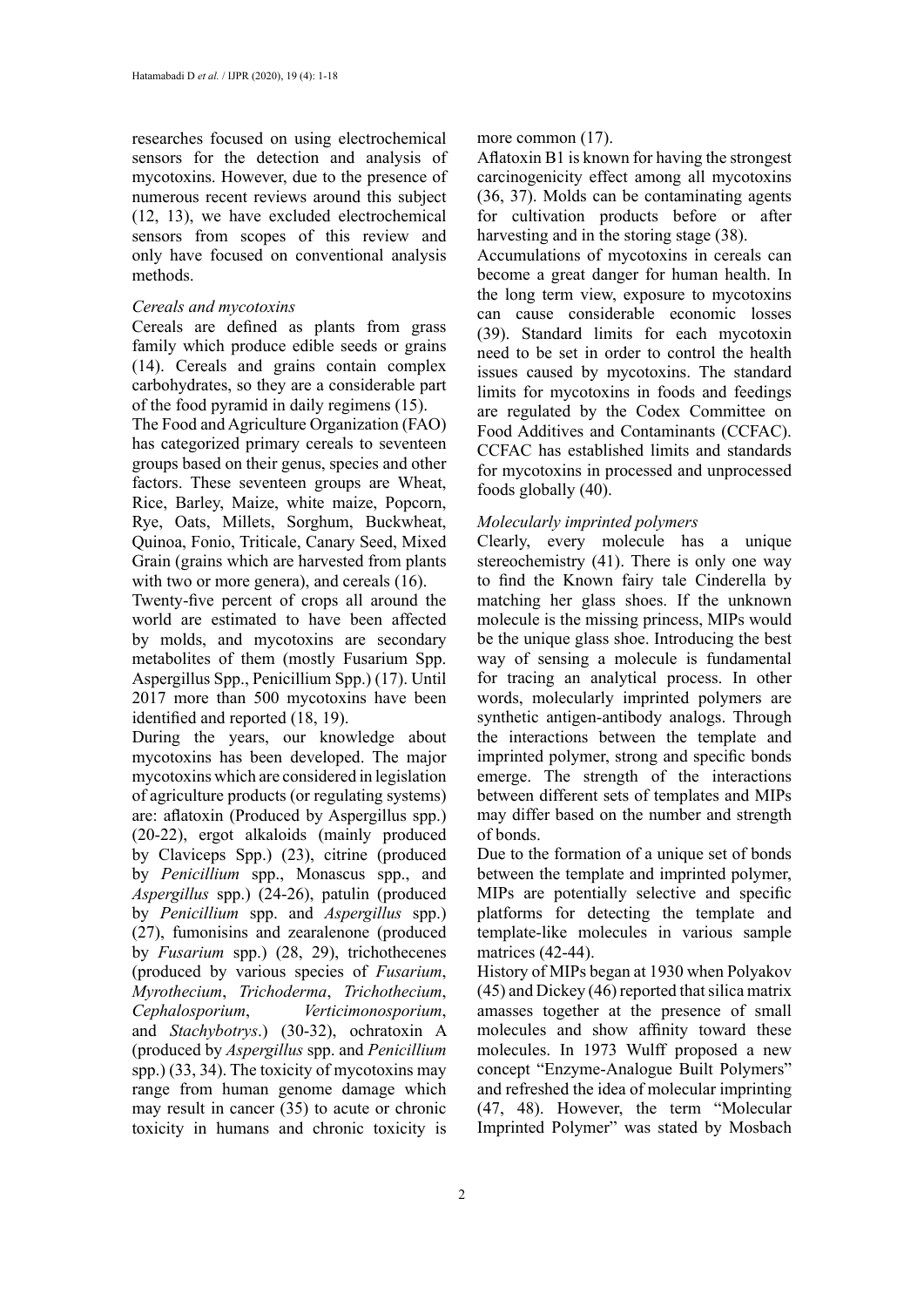and Sellergren in 1984 (49, 50). These were very first steps of MIPs, and they opened a new door to different aspects of polymer science. Mosbach, *et al*. mainly focused on recognition of non-covalent bonds between the template and imprinted polymer, (51, 52), while Wulff, *et al*., were researching in the opposite direction and mainly tended to create covalent bonds between the template and Imprinting Polymer (53). The difference between these two methods is in their chemical base; through the covalent synthesis method, homogeneous rebinding cavities emerge and therefore make more selective and effective MIPs. Wulff used MIPs in catalytic reactions, and Mosbach used MIPs to develop a separation method for sensing various analyte (44, 55).

#### *Fundamentals of MIPs*

Imprinting technique is mainly based on the fact that a template molecule (the target molecule) or dummy-template molecule (a similar molecule to the target molecule) is also present in the polymerization matrices, and during the reaction, the template is surrounded by the synthesized polymer, and after the endpoint of the reaction, the template gets washed out of the polymer and results in a porous polymer with cavities similar to the stereochemistry of the template (56).

The formation of MIPs is divided into three different manners. The most prevalent method is the non-covalent method, mostly based on hydrogenic, ionic, Van der Waals, and  $\pi$ -π interactions between the template and forming polymer or monomers, and makes it rapid,

straightforward, and the most common. (57). However, in the covalent method the template molecule at first conjugates with a specific monomer and then renewed monomer goes through the polymerization process. This method is less favorable than the previous method due to the requirements of reversible condensation reactions which are limited and cannot be applied to a wide range of analytes. This method has also a low rate of bond formation, and the dissociation of the polymer and template is dependent on thermodynamic conditions (58).

The third method is a combination of the latter two ones. The process of polymerization is mainly based on the formation of covalent bonds. However, through non-covalent bonds, rebinding, and removal of the template will take place (59). (Figure 1). A template is a molecule with a unique stereochemistry and cavities inside the polymer, which mimic the conformation and configuration of the original molecule. . Generally, template and analyte are the same, but there may be some challenges*,*  For example the original analyte is unstable and decomposes through the polymerization process or there is an incompatibility between the template and the other components present in the matrices. Therefore, a similar molecule is represented as the template, which mimics some of the template specific properties. Consequently, the created cavities have similarity to the analyte. These new templates are called dummy molecules or dummy templates.



**Figure 1.** Different procedures for MIP synthesis (A) Non-Covalent synthesis (B) Semi-Covalent Synthesis (C) Covalent synthesis.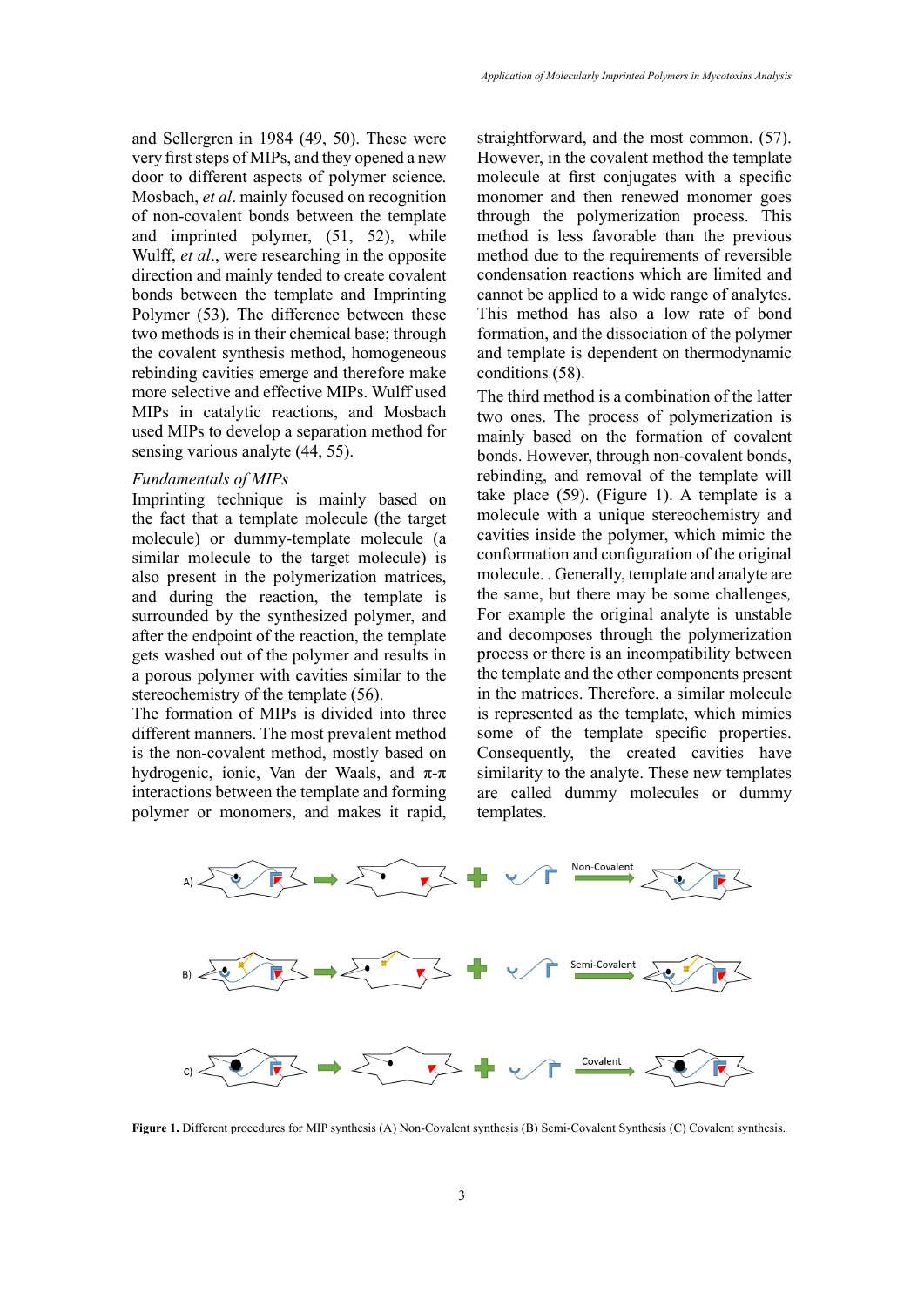Characteristics such as having stability through the polymerization process, and proposing specific functional groups which can interact or react with the monomers are required for template molecule. The template needs to have interference with the polymerization process (60).

The template molecules can be classified into three major categories. The first and the predominant type of templates are small organic molecules which are usually stable and contain specific functional groups. Most of the organic pollutants, pharmaceuticals, and pesticides whose extraction and detection are of high value, are categorized in this category. The second one is non-organic molecules, usually metals, which get imprinted in their ionic forms and they are called "ionic imprinting polymers" (IIP) instead of "Molecularly imprinted polymers" (MIP). The overall process is different and harder in these cases as monomers are required to be chelating agents, and the selectivity of these polymers is usually low as metal ions often possess similar physicochemical properties. The third type of templates is biological macromolecules. Due to their large and complex structures and susceptibility of their conformations, conventional methods cannot be practiced on them. However, recently some new methods have been introduced (61-66).

The very first step of MIP synthesis is determining a proper monomer that shows the best interaction with the template molecule in the pre-polymerization step. Mainly through the non-covalent method, hydrogen (donor or acceptor bonds) bonds emerge. On the other hand, Methacrylic Acid (MAA) contains a carboxylic acid functional group, so it is both donor and acceptor of hydrogen bonds. This made MAA the most common monomer in free radical polymerization (56, 67).

The other essential agent is crosslinker monomer which works as the rigidifying agent, and fixes the monomers around the template. Therefore, the shape of cavities and the position of functional groups in the polymer remain the same even after the removal of the template. The molecule which is used as the crosslinker is vital as it dictates the flexibility and the rigidity of the polymer. Even the concentration of the crosslinker is also important, since high amounts result in a decrease in the amount of the recognition sites, and low amounts result in mechanical instabilities in the polymer (67).

Initiation is a mandatory step for the beginning of the chemical process of polymerization. The most commonly used reaction is free-radical based ones in which the polymerization starts with the cleavage of the initiator's azo or peroxide bonds due to sufficient thermal or ultra violet (UV) photonic activation energies. Free radical forms created through this process attack the monomer or the crosslinker vinyl groups due to its electrophilic properties. Azoisobutylnitrile (AIBN) is the predominant free radical polymerization initiator (Figure 2) (68).

Porogen is the solvent which works as the dispersion medium for the components of the polymerization process. The most critical parameter of the porogen is the polarity of the solvent. As the polarity of the solvent increases its interference with functional groups of the polymerization components and



**Figure 2.** Mechanism of Radical Polymerization initiation.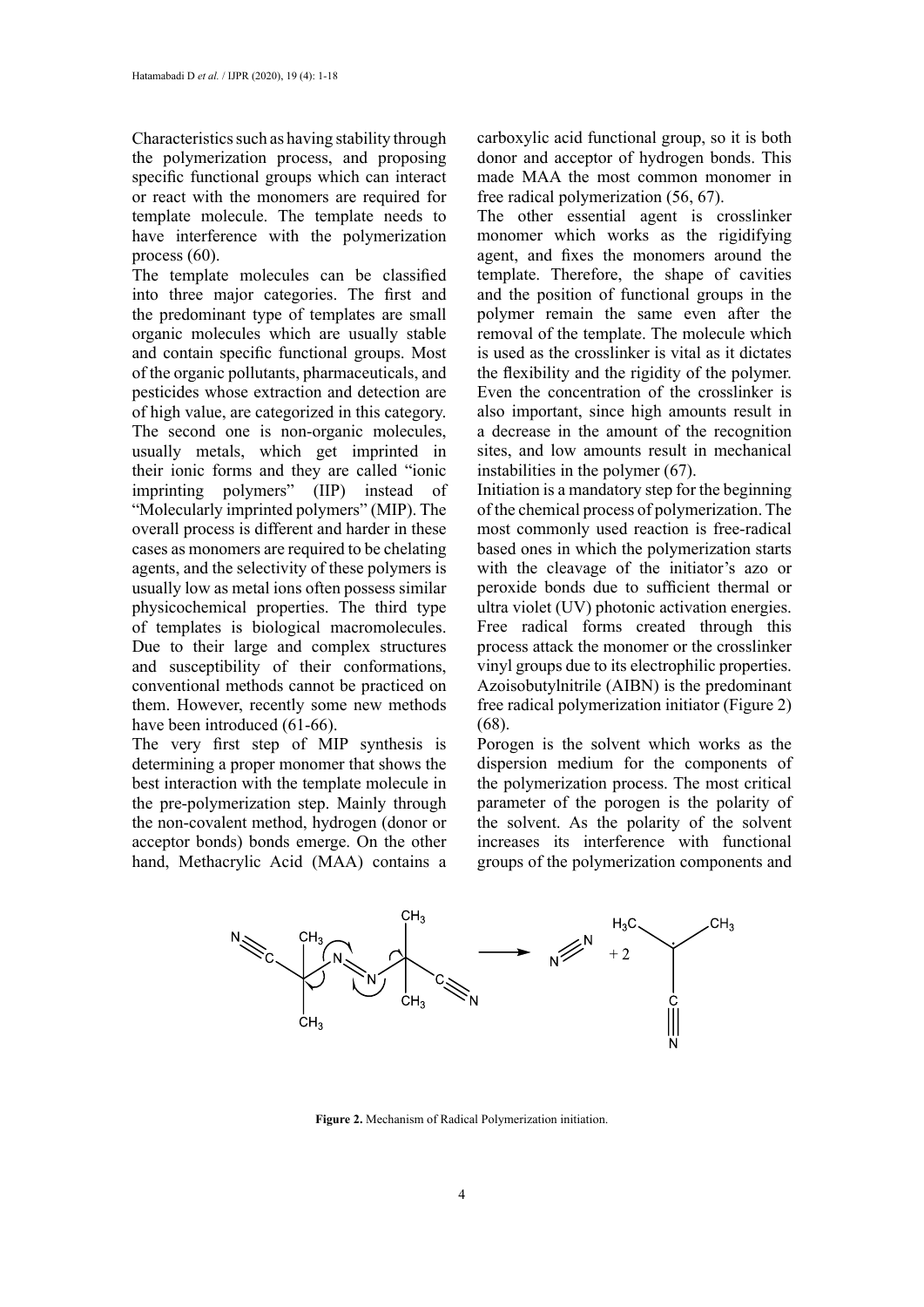the template also increases, and it results in cavities that are less similar to the template molecule and, therefore, the sensitivity and adsorption capacity of the polymer decreases. Among common porogens, Dimethylsulfoxide (DMSO), Acetonitrile, Chloroform, N,Ndimethylformamide (DMF), and toluene are mentioned (69, 70).

# *Approaches*

There are different methods for the synthesis of molecularly imprinted polymers. Among these methods, bulk polymerization, suspension polymerization, precipitation polymerization, and surface-modified polymerization are commonly used.

Bulk polymerization is the most conventional and practiced method of MIP polymerization. Through this method, polymerization occurs in a solution, and a block of polymer is acquired; furthermore, the block is ground and sieved, which results in non-uniform particle size and shape. Throughout the grinding, some of the active sites may get destroyed, and throughout the sieving, some of the polymers are lost (71, 72).

On the other hand, suspension polymerization is almost as simple as bulk polymerization. In this method, the solution is more diluted than bulk polymerization, and it results in uniform spherical polymers (73).

Precipitation polymerization is based on the coagulation of nanogels into uniform spherical particles, and these particles grow into larger ones by capturing oligomers in the solution. This method has a higher yield, but the downside is that it also requires higher amounts of template due to the low concentration of the solution (74).

Another method is surface modified polymerization. In this method, firstly, a core is synthesized which is usually getting coated by a thin layer of silica, and afterward, a thin layer of polymer is also getting coated on it. Due to the low thickness of the polymer, wash and adsorption processes are more efficient, and it usually results in high efficiency and low amount of template bleeding (75). In this method the surface or the core can be modified in variety of ways which make these particles to be useful in different systems and applications such as sensors, Drug delivery, and separation (76, 77).

# *Determination of mycotoxins using MIP*

In 2006, Urraca, *et al*. used MIPs for cleanup and detection of Zearalenone and its metabolite, α-Zearalenol, in several types of cereals and swine feed samples. They used a rationally designed zearalenone analog, cyclododecyl 2,4 di hydroxybenzoate (CDHB), as a dummy template and HPLC with a fluorescent detector for analysis. Limit of detections (LODs) via this procedure was lower than accepted MRL, and similar to LODs reported using immunoaffinity columns and LC-MS (78).

De Smet synthesized a Fumonisin B1 MIP for extraction of Fumonisin B analogs in rice, bell paper, and cornflake samples. The crossreactivity study results demonstrated that these MIPs are specific to Fumonisin B (FB) analogs and do not offer retention capabilities for other types of mycotoxins except for Ochratoxin A (79).

In 2010, a study compared the crushed monolith and micro-bead Ochratoxin A MIPs in order to extract Ochratoxin A from wheat samples. This evaluation indicated that the micro-bead format MIPs had stronger retention capabilities. They also compared Ochratoxin A immunoaffinity cartridges with MIP beads. The results showed that unlike immunoaffinity chromatography (IAC), MIP beads are tolerant of overloading and saturation due to significantly higher capacity (80).

De Smet, *et al.* also synthesized a MIP for selective detection of T-2 toxin in 3 types of cereals: maize, barley, and oat. They used T-2 toxin as the template through bulk polymerization procedure and compared the results with IAC and OASISHLB® column clean-up methods. This comparison demonstrated that recovery rates obtained using OASISHLB® columns were higher than those obtained with IAC and MIP. However, in the case of the LOD and limit of quantification (LOQ), MIPs offered the lowest LOD and LOQ, which is more suitable for the detection and quantification of T-2 toxin in grain samples (81).

Lucci, *et al*. made an imprinting polymer cartridge for the extraction of Zearalenone based on the concept previously used for other molecules, *i.e*., AFFINIMIPTM.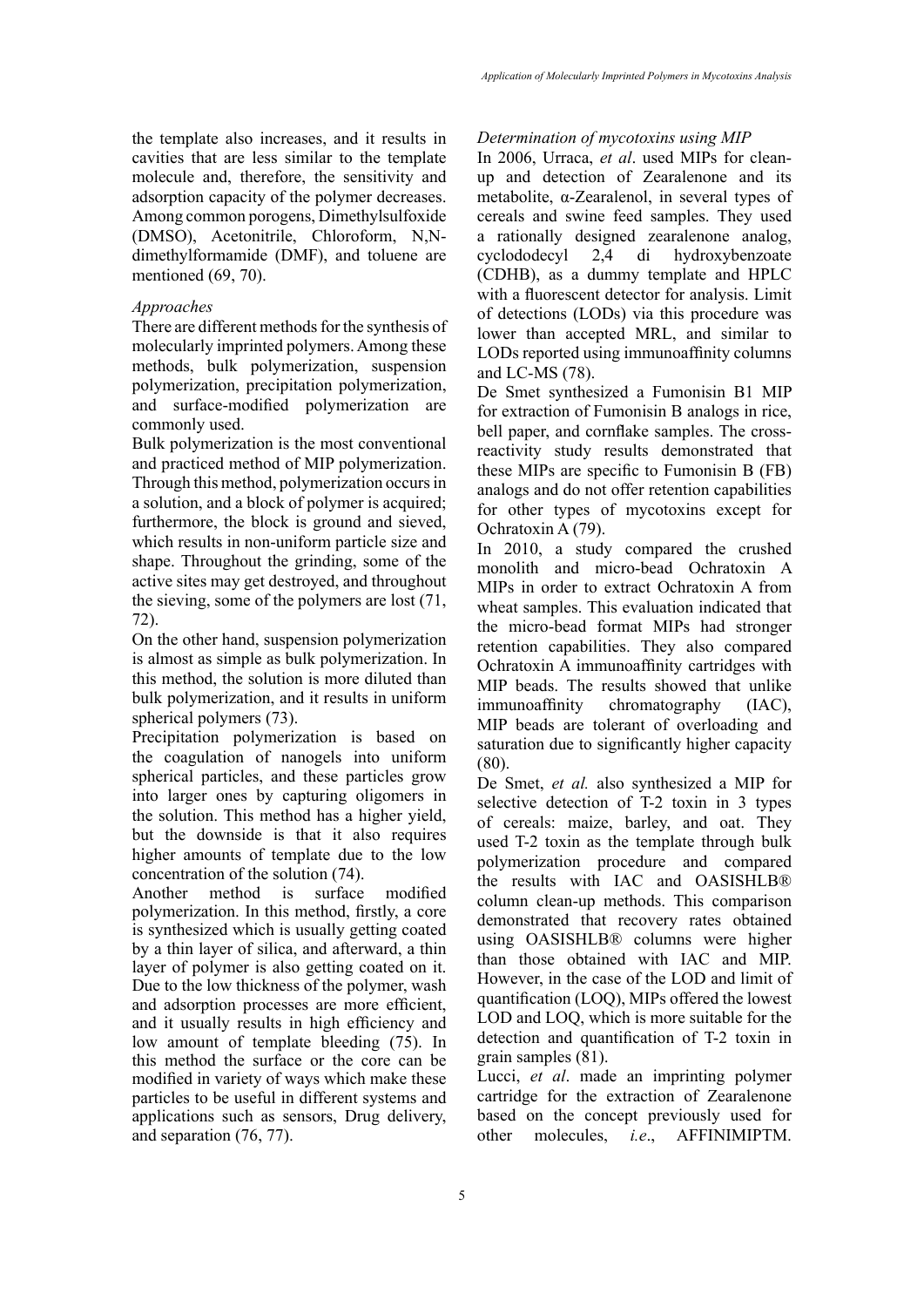A dummy molecule, cyclododecyl 2,4-dihydroxybenzoate (CDHB) was chosen as the template based on the previous works of Urraca,*. et al*. and the capability of these polymers in the absorption of Zearalenone in wheat and corn samples were measured, and the recoveries ranging from 82%- 90% were also demonstrated (78, 82). The capacity of these imprinted polymers was also compared with ZearalatTest™, which is an immunoaffinity based column. Due to the saturation of active sites in ZearalatTest<sup>™</sup>, Zearalenone could not be measured accurately in the amount of higher than 2000 µg/kg. On the other hand, ZearalatTest™ resulted in much cleaner chromatograms. They also determined the selectivity of these polymers using a cross-reactivity test by α-Zearalenol, a toxic metabolite of Zearalenol which is really similar to Zearalenol and Ochratoxin A. It was shown that these polymers could also absorb α-Zearalenol and it showed a high recovery between 87%-93%. However, the Ochratoxin A was not absorbed by the polymer at all which shows this polymer has high specificity toward Zearalenol and α- Zearalenol (83).

Lenain, *et al.* (2012) produced a general imprinted polymer for the extraction of ergot alkaloid from barley. They used Metergoline as their template and assessed the ability of their polymer in the extraction of 12 ergot alkaloids, ergotamine (Et), ergotaminine (Etn), ergocornine (Eco), ergocorninine (Econ), ergocryptine (Ekr), ergocryptinine, (Ekrn), ergocristine (Ecr), ergocristinine (Ecrn), ergosine (Es), ergosinine (Esn), ergometrine (Em), and ergometrinine (Emn). Recoveries ranged from 56%-79%. Although the recoveries are not as high as other imprinted polymers, due to using a dummy molecule to represent 12 alkaloids, it is almost in the acceptance range of European commission (EC) 401/2006 guideline which is 60% to 120%. This research group used two different synthesis methods including suspension polymerization, which resulted in almost uniform and spherical polymers and the bulk synthesis which resulted in amorphous polymers, and they showed that polymers obtained from suspension polymerization method are far more efficient than the bulk. Different varieties of washing solvents were also studied and it was found out that the best solvent, which resulted in the most diminishment of the matrix effect, is water. Furthermore, in the cross-reactivity test, 25 common mycotoxins were tested, and the compounds were categorized into three groups of low, medium, and high crossreactivity (84).

Díaz-Bao, *et al*., in 2016, attempted creating an imprinted polymer for the extraction of 5 Aflatoxins (M1, B1, B2, G1, G2) from Cereal based Babies' foods. They used 5,7-Dimethoxycoumarin as a dummy template molecule, and they made these polymers around magnetic beads so an external magnet could easily collect them. However, the recovery results were not satisfactory, and they only got 39%-44% recovery. The team concluded that these results were due to the use of a dummy molecule and the matrix effect. The team suggested that these results show the possibility of making imprinted polymers for aflatoxins, but theirs is not to substitute conventional methods in practice (85).

Hu, *et al*. produced a core-shell structure with a magnetic core (ferroferric oxide) and a polydopamine-based molecularly imprinted polymer shell as a method for extraction of different types of ochratoxins (ochratoxin A, ochratoxin B, and ochratoxin C). The template molecule used to form the polymer cavities for all three types of ochratoxins was ochratoxin A. Polymerization process was carried out in Tris-HCl buffer pH 3.0. No crosslinkers were mentioned in the polymerization process. The recovery percentage was reported in rice samples as 71.0%. Crossreactivity of Aflatoxin B1, fumonisin B1, and Zearalenone was tested to check the affinity of MIP synthesized in this study. In a similar concentration of ochratoxin, peak area of Aflatoxin B1 and fumonisin B1 was less than  $\pm$  5%, and peak area of Zearalenone was less than  $\pm$  2% of the original peak area (86).

Huang, *et al*. developed a MIL-101@ molecularly imprinted polymer core-shell for extraction of Zearalenone in three grains (corn, wheat, and rice). The functional monomer was MMA, coumarin-3-carboxylic acid acted as a dummy molecule, and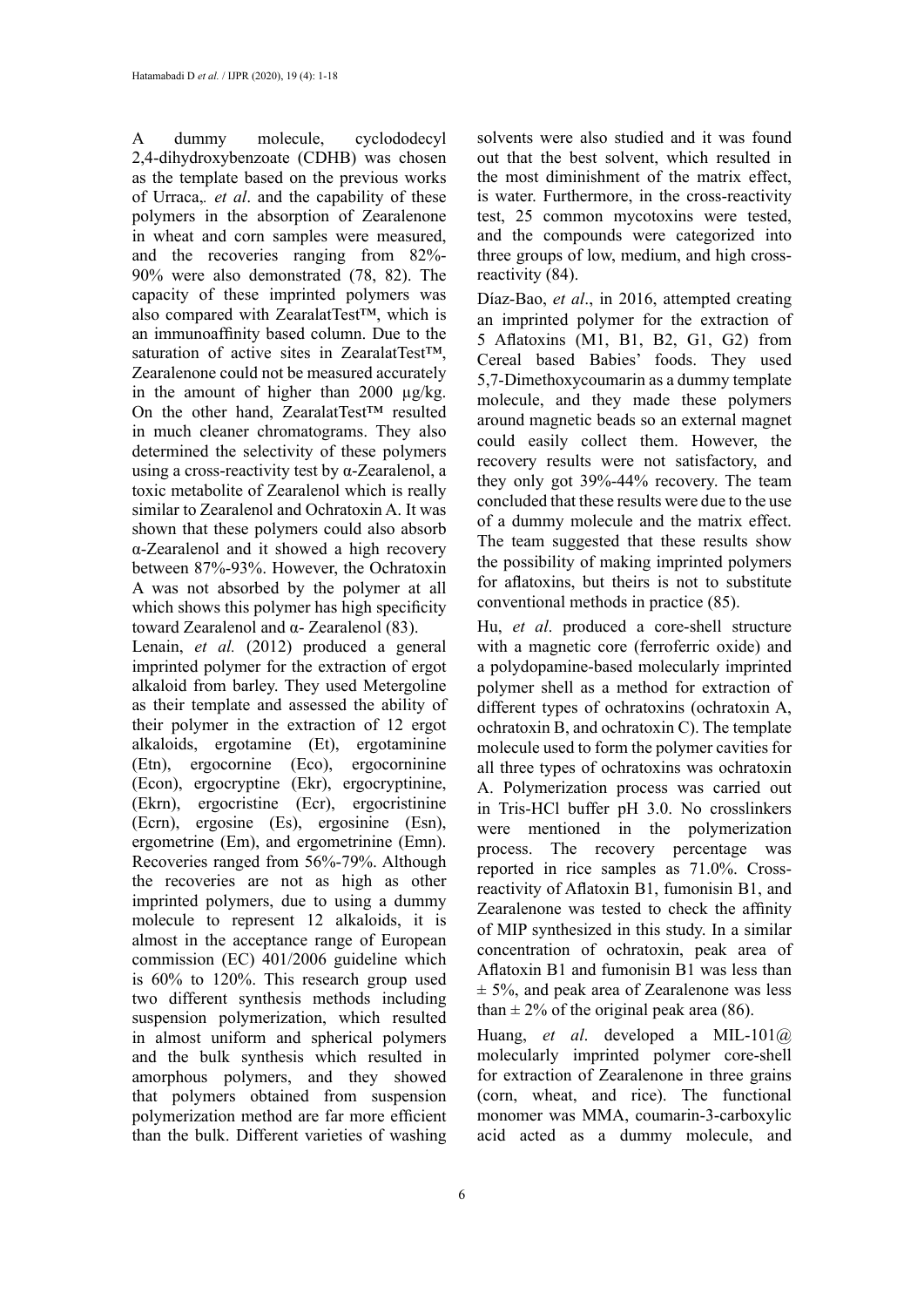ethylene glycol dimethacrylate hydroxyethyl methacrylate was used as a crosslinker in the polymerization process. After the production of MIL-101@MIPs, they were packed into a self-made cartridge. Solid phase extraction

**Table1.** Synthesis data of MIPs used in determination of mycotoxins in cereal.

Table 1. Synthesis data of MIPs used in determination of mycotoxins in cereal. **Table 1.** Synthesis data of MIPs used in determination of mycotoxins in cereal.

(SPE) optimization was done to increase the response, and three different linear ranges were obtained for each grain, all between 6.25 to 250 μg per kg. Recoveries ranged from 82.0 to 84.8% (87).

| Analyte      | Matrix     | Template     | <b>MIP</b> synthesis | Monomer      | Crosslinker | Porogen      | M/CL/T ratio | extraction-analytical method       | Ref  |
|--------------|------------|--------------|----------------------|--------------|-------------|--------------|--------------|------------------------------------|------|
| a-zearalenol | Swine feed | CDHB         | Bulk                 | 1-ALPP       | TRIM        | Acetonitrile | 4:20:01      | PLE - HPLC(fluorescence detector)  | (78) |
| a-zearalenol | Wheat      | CDHB         | <b>Bulk</b>          | $1 - ALP$    | TRIM        | Acetonitrile | 4:20:01      | PLE - HPLC(fluorescence detector)  | (78) |
| a-zearalenol | Com        | CDHB         | <b>Bulk</b>          | 1-ALPP       | TRIM        | Acetonitrile | 4:20:01      | PLE - HPLC(fluorescence detector)  | (78) |
| a-zearalenol | Barley     | CDHB         | <b>Bulk</b>          | 1-ALPP       | TRIM        | Acetonitrile | 4:20:01      | PLE - HPLC(fluorescence detector)  | (78) |
| a-zearalenol | Rye        | CDHB         | <b>Bulk</b>          | 1-ALPP       | TRIM        | Acetonitrile | 4:20:01      | PLE - HPLC(fluorescence detector)  | (78) |
| a-zearalenol | Rice       | CDHB         | <b>Bulk</b>          | 1-ALPP       | TRIM        | Acetonitrile | 4:20:01      | PLE - HPLC (fluorescence detector) | (78) |
| zearalenone  | Swine feed | CDHB         | <b>Bulk</b>          | 1-ALPP       | TRIM        | Acetonitrile | 4:20:01      | PLE - HPLC(fluorescence detector)  | (78) |
| zearalenone  | Wheat      | CDHB         | <b>Bulk</b>          | 1-ALPP       | TRIM        | Acetonitrile | 4:20:01      | PLE - HPLC (fluorescence detector) | (78) |
| zearalenone  | Com        | CDHB         | <b>Bulk</b>          | 1-ALPP       | TRIM        | Acetonitrile | 4:20:01      | PLE - HPLC(fluorescence detector)  | (78) |
| zearalenone  | Barley     | CDHB         | <b>Bulk</b>          | 1-ALPP       | TRIM        | Acetonitrile | 4:20:01      | PLE - HPLC (fluorescence detector) | (78) |
| zearalenone  | Rye        | CDHB         | <b>Bulk</b>          | 1-ALPP       | TRIM        | Acetonitrile | 4:20:01      | PLE - HPLC(fluorescence detector)  | (78) |
| zearalenone  | Rice       | CDHB         | Bulk                 | 1-ALPP       | TRIM        | Acetonitrile | 4:20:01      | PLE - HPLC(fluorescence detector)  | (78) |
| fumonisin B1 | Rice       | Fumonisin B1 | <b>Bulk</b>          | <b>DEAEM</b> | TRIM        | Acetonitrile | 8:25:01      | MISPE - LC-MS/MS                   | (79) |
| fumonisin B2 | Rice       | Fumonisin B1 | <b>Bulk</b>          | <b>DEAEM</b> | <b>TRIM</b> | Acetonitrile | 8:25:01      | MISPE - LC-MS/MS                   | (79) |
| fumonisin B3 | Rice       | Fumonisin B1 | <b>Bulk</b>          | DEAEM        | TRIM        | Acetonitrile | 8:25:01      | MISPE - LC-MS/MS                   | (79) |
| fumonisin B1 | corn flake | Fumonisin B1 | Bulk                 | <b>DEAEM</b> | TRIM        | Acetonitrile | 8:25:01      | MISPE - LC-MS/MS                   | (79) |
| fumonisin B2 | corn flake | Fumonisin B1 | <b>Bulk</b>          | <b>DEAEM</b> | TRIM        | Acetonitrile | 8:25:01      | MISPE - LC-MS/MS                   | (79) |
| fumonisin B3 | corn flake | Fumonisin B1 | <b>Bulk</b>          | <b>DEAEM</b> | TRIM        | Acetonitrile | 8:25:01      | MISPE - LC-MS/MS                   | (79) |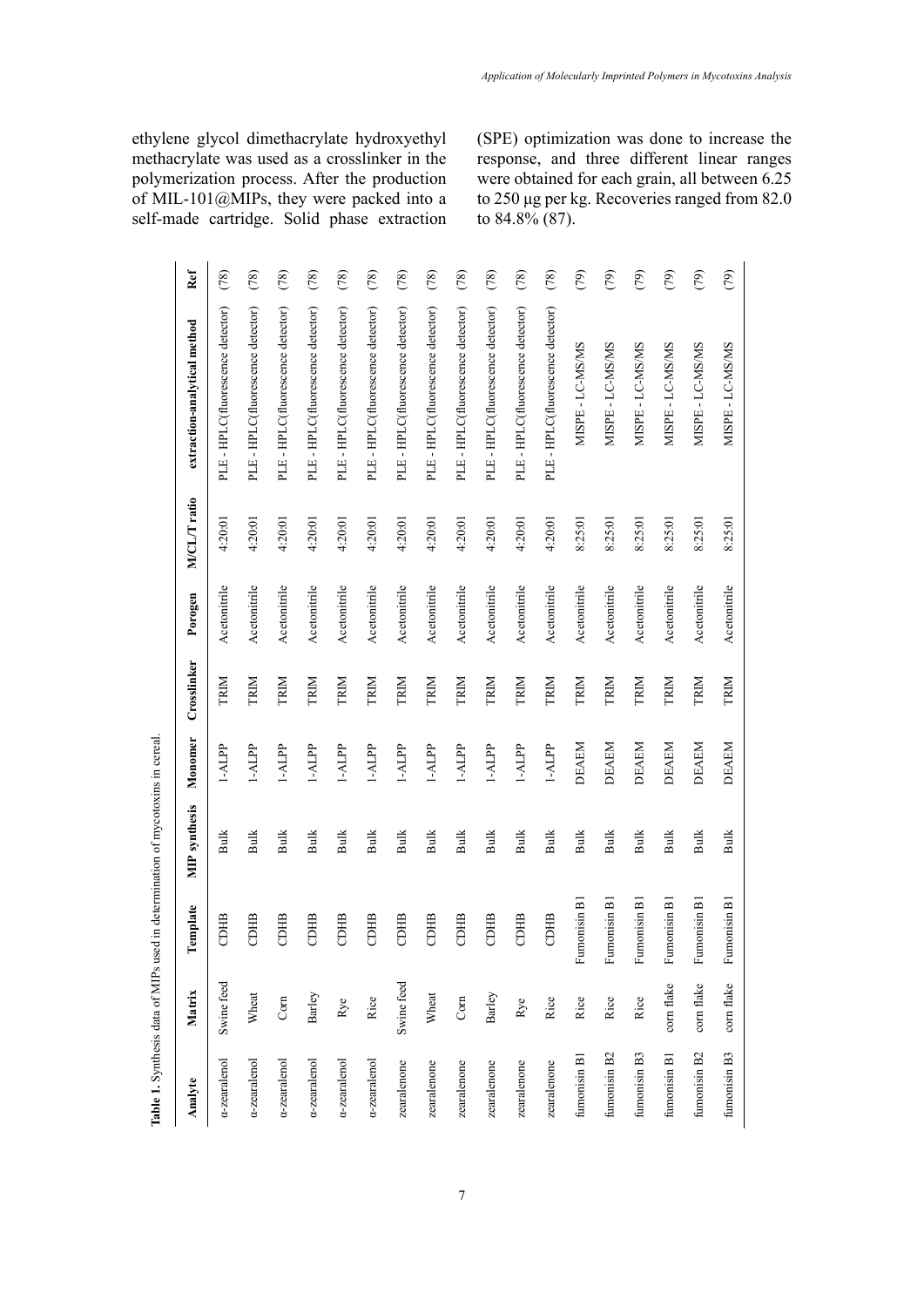| Table 1. Continued.                                               |                                  |                                |                                          |                                                                                                                                                                    |                                              |                             |                        |                                  |      |
|-------------------------------------------------------------------|----------------------------------|--------------------------------|------------------------------------------|--------------------------------------------------------------------------------------------------------------------------------------------------------------------|----------------------------------------------|-----------------------------|------------------------|----------------------------------|------|
| Analyte                                                           | Matrix                           | Template                       | synthesis<br>È                           | Monomer                                                                                                                                                            | Crosslinker                                  | Porogen                     | <b>NICL/T</b><br>ratio | analytical method<br>extraction- | Ref  |
| Ochratoxin A                                                      | Wheat                            |                                |                                          | Molecularly imprinted polymer crushed monolith and bead and non-imprinted polymer (NIP) were provided by POLYINTELL<br>research institute (Val de Reuil, France)*. |                                              |                             |                        | MISPE-HPLC                       | (80) |
| $T-2$ toxin                                                       | Maize                            | $T-2$ toxin                    | <b>Bulk</b>                              | mAAM                                                                                                                                                               | <b>EGDMA</b>                                 | chloroform                  | 12/60/1                | MISPE - LC-MS/MS                 | (81) |
| $T-2$ toxin                                                       | Barley                           | $T-2$ toxin                    | <b>Bulk</b>                              | mAAM                                                                                                                                                               | EGDMA                                        | chloroform                  | 12/60/1                | MISPE - LC-MS/MS                 | (81) |
| $T-2$ toxin                                                       | <b>Oat</b>                       | $T-2$ toxin                    | <b>Bulk</b>                              | mAAM                                                                                                                                                               | <b>EGDMA</b>                                 | chloroform                  | 12/60/1                | MISPE - LC-MS/MS                 | (81) |
| zearalenone                                                       | Wheat<br>Com,                    | CDHB                           | Polymerization<br><b>Bulk</b>            | (quinuclidin-3-yl methacrylate                                                                                                                                     | TRIM                                         | anhydrous acetonitrile      | 1:04:20                | HPLC-UV/Vis                      | (83) |
| alkaloids<br>Six ergo<br>epimers                                  | Barley                           | Metergoline                    | Polymerization<br>Suspension<br>and Bulk | <b>MMA</b>                                                                                                                                                         | ethylene<br>glycol<br>dinethyl<br>acrylate   | chloroform                  | 1:06:24                | LC-MS                            | (84) |
| (M1, B1, B2,<br>aflatoxins<br>$\mathrm{G}1,\mathrm{G}2$ )<br>five | cereal-<br>based<br>baby<br>food | Dimethoxycoumarin<br>$5.7-$    | Magnetic<br>Core-Shell                   | <b>MMA</b>                                                                                                                                                         | EGDMA                                        | Toluene/Methanol<br>(90:10) | 1:04:20                | LC-MS/MS.                        | (85) |
| ochratoxin A                                                      | Rice                             | ochratoxin A                   | Core-shell                               | Dopamine                                                                                                                                                           | ı                                            | Tris-HCl buffer             |                        | Magnetic phase<br>extraction     | (86) |
| ochratoxin B                                                      | Rice                             | ochratoxin A                   | Core-shell                               | Dopamine                                                                                                                                                           | $\blacksquare$                               | Tris-HCl buffer             |                        | Magnetic phase<br>extraction     | (86) |
| ochratoxin C                                                      | Rice                             | ochratoxin A                   | Core-shell                               | Dopamine                                                                                                                                                           | ı                                            | Tris-HCl buffer             |                        | Magnetic phase<br>extraction     | (86) |
| Zearalenone                                                       | Com                              | carboxylic acid<br>Coumarin-3- | Core-shel                                | <b>MMA</b>                                                                                                                                                         | methacrylate<br>hydroxyethyl<br><b>EGDMA</b> | Ethanol                     |                        | Solid phase<br>extraction        | (87) |
| Zearalenone                                                       | $\vec{n}$ ce                     | carboxylic acid<br>Coumarin-3- | Core-shell                               | <b>MMA</b>                                                                                                                                                         | methacrylate<br>hydroxyethyl<br><b>EGDMA</b> | Ethanol                     |                        | Solid phase<br>extraction        | (87) |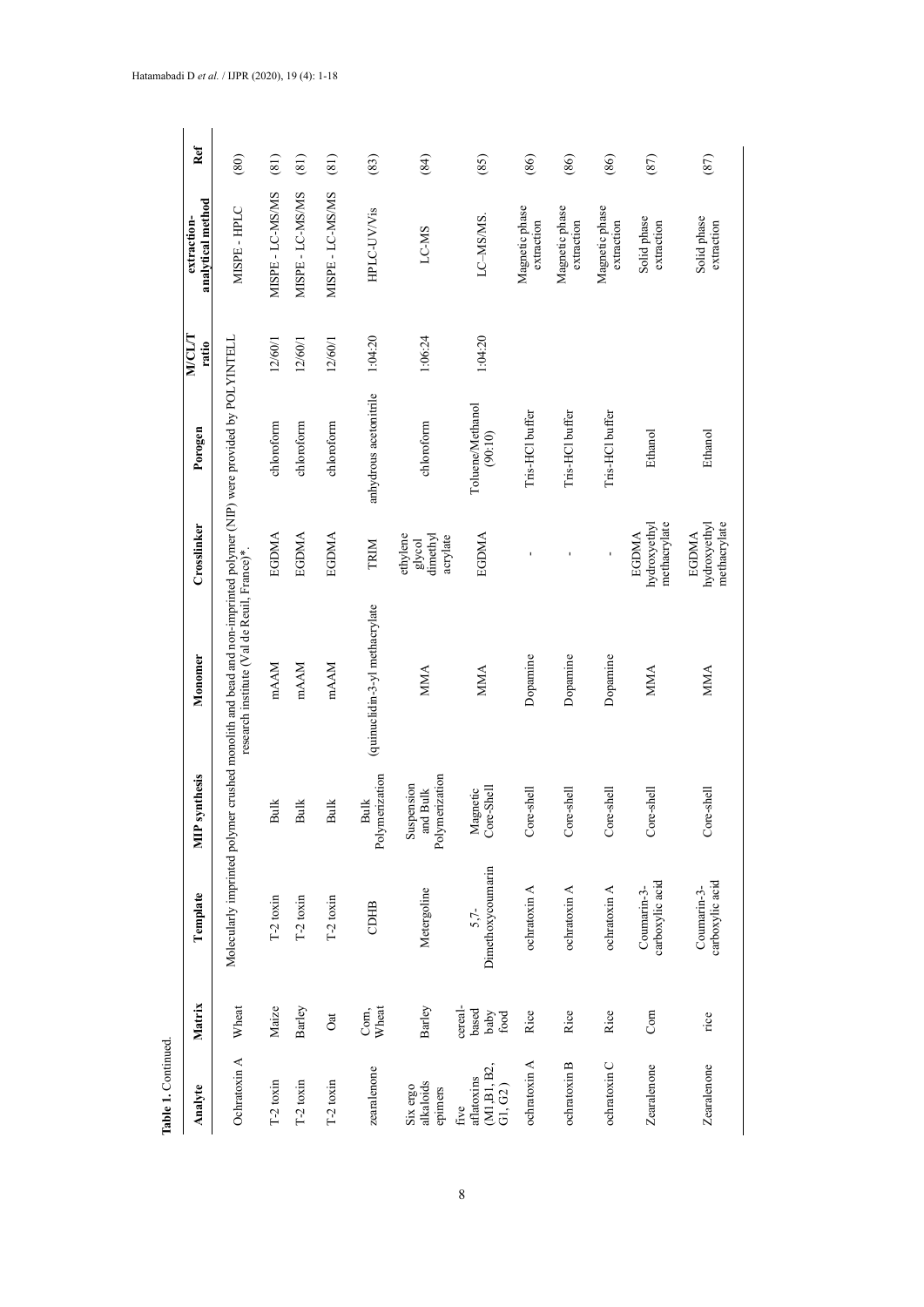| Table 1. Continued.         |                                     |                                |                        |                        |                                              |                                                                                                                                                                                                                                                                                                                                                                               |                        |                                     |               |
|-----------------------------|-------------------------------------|--------------------------------|------------------------|------------------------|----------------------------------------------|-------------------------------------------------------------------------------------------------------------------------------------------------------------------------------------------------------------------------------------------------------------------------------------------------------------------------------------------------------------------------------|------------------------|-------------------------------------|---------------|
| Analyte                     | Matrix                              | Template                       | <b>MIP</b> synthesis   | Monomer                | Crosslinker                                  | Porogen                                                                                                                                                                                                                                                                                                                                                                       | <b>NACLIT</b><br>ratio | extraction-<br>analytical<br>method | Ref           |
| Zearalenone                 | Wheat                               | carboxylic acid<br>Coumarin-3- | Core-shell             | <b>MMA</b>             | methacrylate<br>hydroxyethyl<br><b>EGDMA</b> | Ethanol                                                                                                                                                                                                                                                                                                                                                                       |                        | Solid phase<br>extraction           | (87)          |
| Citrinin                    | Wheat                               | naphtoic acid<br>$1-hydoxy-2-$ | polymerization<br>bulk | Acrylamide             | dimethacrylate<br>Ethylene                   | Acetonitrile                                                                                                                                                                                                                                                                                                                                                                  |                        | Solid phase<br>extraction           | (88)          |
| Citrinin                    | Barley                              | naphtoic acid<br>1-hydoxy-2-   | polymerization<br>bulk | Acrylamide             | dimethacrylate<br>Ethylene                   | Acetonitrile                                                                                                                                                                                                                                                                                                                                                                  |                        | Solid phase<br>extraction           | (88)          |
| Fumonisin<br>$\overline{B}$ | maize                               | Fumonisin B1                   | Core-shell             | See below <sup>2</sup> |                                              | $H2O +$ Ammonium persulfate +<br>tetramethylethylenediamine                                                                                                                                                                                                                                                                                                                   |                        | Solid phase<br>extraction           | (89)          |
| Aflatoxin<br>$\overline{G}$ | Corn                                | methylcoumarin<br>7-acetoxy-4- | Core-shell             | <b>MMA</b>             | <b>EGDMA</b>                                 | Ethanol                                                                                                                                                                                                                                                                                                                                                                       |                        | Solid phase<br>extraction           | (90)          |
| Aflatoxin<br>$\Im$          | Corn                                | methylcoumarin<br>7-acetoxy-4- | Core-shell             | <b>MMA</b>             | EGDMA                                        | Ethanol                                                                                                                                                                                                                                                                                                                                                                       |                        | Solid phase<br>extraction           | (90)          |
| Aflatoxin<br>$\overline{B}$ | Corn                                | methylcoumarin<br>7-acetoxy-4- | Core-shell             | <b>MMA</b>             | <b>EGDMA</b>                                 | Ethanol                                                                                                                                                                                                                                                                                                                                                                       |                        | Solid phase<br>extraction           | (90)          |
| Aflatoxin<br>B <sub>2</sub> | Wheat                               | methylcoumarin<br>7-acetoxy-4- | Core-shell             | <b>MMA</b>             | <b>EGDMA</b>                                 | Ethanol                                                                                                                                                                                                                                                                                                                                                                       |                        | Solid phase<br>extraction           | $\widehat{5}$ |
|                             | Monomer/Crosslinker/Template ratio. |                                |                        |                        |                                              | Abbreviations: OTA: Ochratoxin A, MMA: methacrylic acid, EGDMA: Ethylene glycol dimethacrylate, 1-ALPP: 1-allylpiperazine, TRIM: trimethyltrimethacrylate, CDHB: cyclododecanyl-2,<br>4-dihydroxybenzoate, DEAEM: 2-(diethylamino) ethyl methacrylate, mAAM: methacrylamide, MISPE: molecularly imprinted solid phase extraction, PLE: pressurized liquid extraction, M/CL/T: |                        |                                     |               |

*Application of Molecularly Imprinted Polymers in Mycotoxins Analysis*

dihydroxybenzoate, DEAEM: 2-(diethylamino) ethyl methacrylate, mAAM: methacrylamide, MISPE: molecularly imprinted solid phase extraction, PLE: pressurized liquid extraction, M/CL/T:

9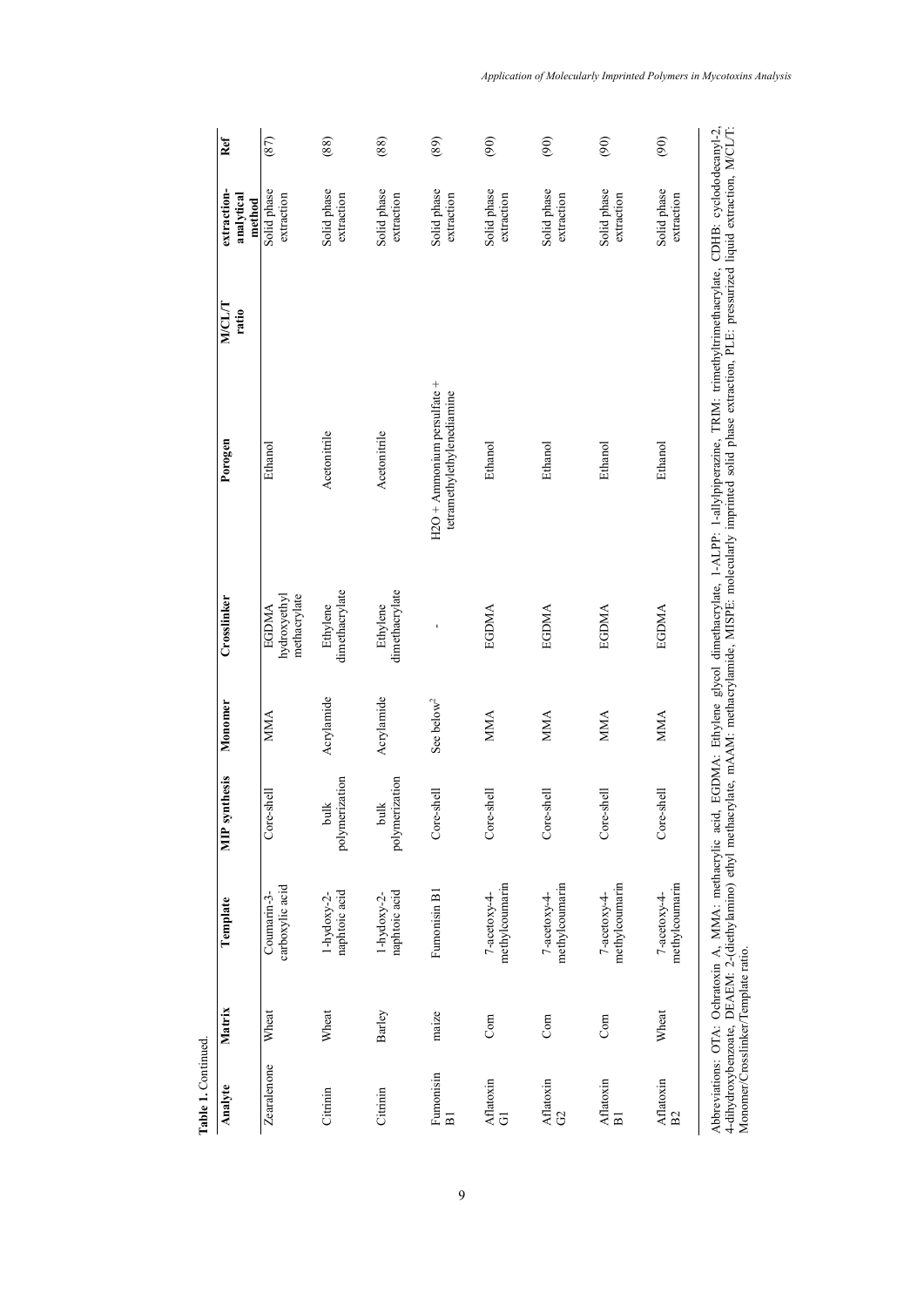|              |            | Table 2. Table of analytical method validation information |                |                                   |                     |                           |                     |           |                          |                           |
|--------------|------------|------------------------------------------------------------|----------------|-----------------------------------|---------------------|---------------------------|---------------------|-----------|--------------------------|---------------------------|
| Analyte      | matrix     | Template                                                   | synthesis<br>Ê | extraction-analytical method      | LOD (µg/L)          | LOQ (µg/L)                | Linear range (µg/L) | Recovery% | RSD%                     | Ref                       |
| a-zearalenol | Swine feed | CDHB                                                       | Bulk           | PLE - HPLC(fluorescence detector) | $0.7$ to $1.3$ ng/g | $\mathbb{R}^{\mathbb{N}}$ | $4-500$ ng/g        | 88 to 97  | $2.1 \text{ to } 2.4$    | (78)                      |
| a-zearalenol | Wheat      | CDHB                                                       | <b>Bulk</b>    | PLE - HPLC(fluorescence detector) | $0.7$ to $1.3$ ng/g | NN                        | $4-500$ ng/g        | 88 to 96  | $2.7 \text{ to } 5.1$    | (78)                      |
| a-zearalenol | Com        | CDHB                                                       | <b>Bulk</b>    | PLE - HPLC(fluorescence detector) | $0.7$ to $1.3$ ng/g | $N_{\rm N}$               | $4-500$ ng/g        | 85 to 94  | 3.8 to 5.9               | (78)                      |
| a-zearalenol | Barley     | CDHB                                                       | <b>Bulk</b>    | PLE - HPLC(fluorescence detector) | $0.7$ to $1.3$ ng/g | NN                        | $4-500$ ng/g        | 89 to 94  | 3.3 to 6.0               | (78)                      |
| a-zearalenol | Rye        | CDHB                                                       | <b>Bulk</b>    | PLE - HPLC(fluorescence detector) | $0.7$ to $1.3$ ng/g | NN                        | $4 - 500$ ng/g      | 87 to 93  | 4.5 to 6.7               | (78)                      |
| a-zearalenol | Rice       | CDHB                                                       | <b>Bulk</b>    | PLE - HPLC(fluorescence detector) | $0.7$ to $1.3$ ng/g | NN                        | $4-500$ ng/g        | 85 to 92  | 2.6 to 5.2               | (78)                      |
| zearalenone  | Swine feed | CDHB                                                       | Bulk           | PLE - HPLC(fluorescence detector) | $1.7$ to $2.4$ ng/g | NN                        | $6 - 500$ ng/g      | 90 to 96  | $2.3$ to $3.8$           | (78)                      |
| zearalenone  | Wheat      | CDHB                                                       | <b>Bulk</b>    | PLE - HPLC(fluorescence detector) | $1.7$ to $2.4$ ng/g | MN                        | $6 - 500$ ng/g      | 89 to 97  | 3.8 to 4.1               | (78)                      |
| zearalenone  | Com        | CDHB                                                       | Bulk           | PLE - HPLC(fluorescence detector) | $1.7$ to $2.4$ ng/g | NN                        | $6 - 500$ ng/g      | 86 to 92  | 3.1 to 5.4               | (78)                      |
| zearalenone  | Barley     | CDHB                                                       | Bulk           | PLE - HPLC(fluorescence detector) | $1.7$ to $2.4$ ng/g | NN                        | $6 - 500$ ng/g      | 90 to 96  | 3.9 to 5.2               | (78)                      |
| zearalenone  | Rye        | CDHB                                                       | <b>Bulk</b>    | PLE - HPLC(fluorescence detector) | $1.7$ to $2.4$ ng/g | NN                        | $6 - 500$ ng/g      | 86 to 94  | 4.1 to 5.6               | (78)                      |
| zearalenone  | Rice       | CDHB                                                       | Bulk           | PLE - HPLC(fluorescence detector) | $1.7$ to $2.4$ ng/g | NN                        | $6 - 500$ ng/g      | 87 to 92  | $3.1$ to $4.6$           | (78)                      |
| fumonisin B1 | Rice       | Fumonisin B1                                               | Bulk           | MISPE-LC-MSMS                     | NN                  | NN                        | NN                  | 66 to 89  | 1 to 9                   | (79)                      |
| fumonisin B2 | Rice       | Fumonisin B1                                               | <b>Bulk</b>    | MISPE - LC-MS/MS                  | NN                  | NN                        | NN                  | 62 to 75  | 1 to 8                   | (2)                       |
| fumonisin B3 | Rice       | Fumonisin B1                                               | Bulk           | MISPE - LC-MS/MS                  | $\overline{N}N$     | $\sum_{i=1}^{n}$          | $N_{\rm N}$         | 67        | $\overline{\mathcal{C}}$ | $\widehat{(\mathcal{E})}$ |
| fumonisin B1 | corn flake | Fumonisin B1                                               | <b>Bulk</b>    | MISPE - LC-MS/MS                  | $22 \mu g/kg$       | 44 µg/kg                  | NN                  | 62 to 72  | 2 to 9                   | (2)                       |

| $-10 - 70 - 70 + 70 = 100 + 70 = 100$                            |  |
|------------------------------------------------------------------|--|
| ron of land is                                                   |  |
| particular of an alstrone<br>l                                   |  |
| ֧֧֧֧֧֧֧֧֧֧֧֧֧֧֧֓֝֬֝֘֝֬֝֬֝֬֝֬֝֬֝֬֝֬֝֬֝֬֝֬֝֬֝֬֝֬<br>$\overline{a}$ |  |
| Ì<br>Ē                                                           |  |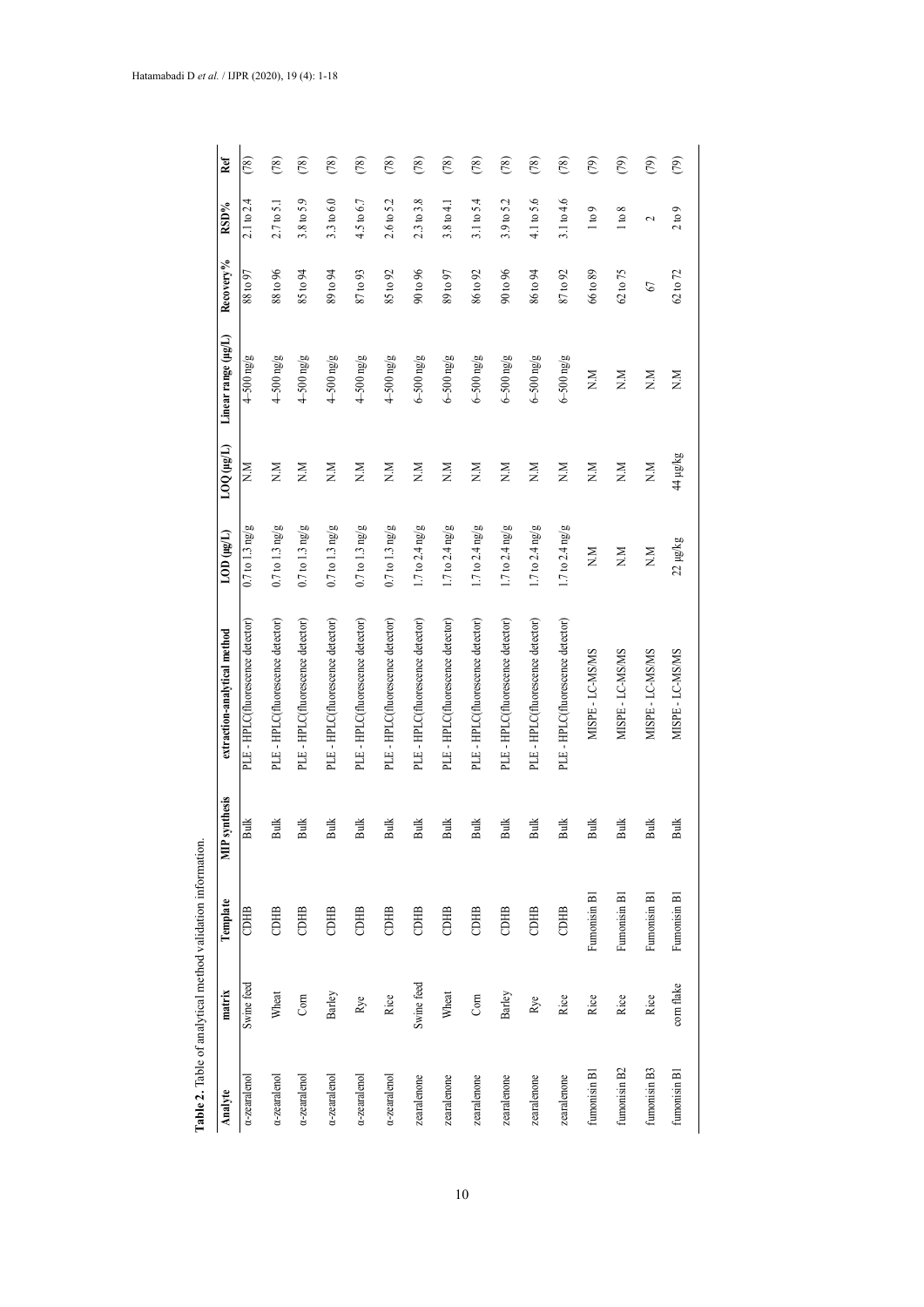| Analyte                          | matrix     | Template                                   | <b>MIP</b> synthesis   | extraction-analytical<br>method | LOD (µg/L)       | LOQ (µg/L)                        | Linear range<br>$(\mu g\mu)$ | Recovery%                                                              | RSD%                                                              | Ref  |
|----------------------------------|------------|--------------------------------------------|------------------------|---------------------------------|------------------|-----------------------------------|------------------------------|------------------------------------------------------------------------|-------------------------------------------------------------------|------|
| fumonisin B2                     | corn flake | Fumonisin B1                               | <b>Bulk</b>            | MISPE - LC-MS/MS                | 4.5 µg/kg        | ayan 6                            | $_{\rm N.M}$                 | 71 to 75                                                               | 2 to 8                                                            | (79) |
| fumonisin B3                     | corn flake | Fumonisin B1                               | Bulk                   | MISPE - LC-MS/MS                | 6 µg/kg          | $12 \mu g/kg$                     | N.M                          | 65 to 70                                                               | 3 to 7                                                            | (79) |
| Ochratoxin A                     | Wheat      | $_{\rm N.M}$                               | Micro-beads            | MISPE-HPLC                      | NN               | $\overline{M}$                    | N.M                          | 82.5 to 102.7                                                          | 1.5 to 4.5                                                        | (80) |
| $T-2$ toxin                      | Maize      | $T-2$ toxin                                | <b>Bulk</b>            | MISPE - LC-MS/MS                | $0.4 \mu g/kg$   | 1.4 µg/kg                         | $_{\rm N,M}$                 | $60 \text{ to } 68$                                                    | 6 to 7                                                            | (81) |
| $T-2$ toxin                      | Barley     | $T-2$ toxin                                | <b>Bulk</b>            | MISPE - LC-MS/MS                | $0.5 \mu g/kg$   | 1.7 µg/kg                         | $_{\rm N.M}$                 | 63 to 73                                                               | 3 to 4                                                            | (81) |
| $T-2$ toxin                      | Oat        | $T-2$ toxin                                | Bulk                   | MISPE-LC-MS/MS                  | $0.6 \mu g/kg$   | gy/andrig                         | NN                           | 71 to 73                                                               | 3 to 4                                                            | (81) |
| zearalenone                      | Wheat      | $\begin{array}{c} 1 \\ 0 \\ 0 \end{array}$ | Bulk                   | MISPE-HPLC/UV-Vis               | N.M.             | 3 µg/L                            | 3-9900 µg/L                  | Spike 20 µg/kg: 87%                                                    | 0.062                                                             | (83) |
| zearalenone                      | Wheat      | CDHB                                       | <b>Bulk</b>            | MISPE-HPLC/UV-Vis               | NN.              | Than t                            | 3-9900 µg/L                  | Spike 40 µg/kg: 82%                                                    | 0.031                                                             | (83) |
| zearalenone                      | Wheat      | CDHB                                       | ${\rm Bulk}$           | MISPE-HPLC/UV-Vis               | N.M.             | Than S                            | 3-9900 µg/L                  | Spike 85 µg/kg: 87%                                                    | 0.025                                                             | (83) |
| zearalenone                      | Corn       | CDHB                                       | <b>Bulk</b>            | MISPE-HPLC/UV-Vis               | N.N.             |                                   | 3-9900 µg/L                  | Spike 40 µg/kg: 86%                                                    | 0.026                                                             | (83) |
| zearalenone                      | Com        | CDHB                                       | ${\rm Bulk}$           | MISPE-HPLC/UV-Vis               | N.N.             |                                   | 3-9900 µg/L                  | Spike 85 µg/kg: 88%                                                    | 0.018                                                             | (83) |
| zearalenone                      | Corn       | CDHB                                       | <b>Bulk</b>            | MISPE-HPLC/UV-Vis               | N.N.             |                                   | 3-9900 µg/L                  | Spike 170 µg/kg: 90%                                                   | 0.014                                                             | (83) |
| alkaloids<br>Six ergo<br>epimers | Barley     | Metergoline                                | Suspension<br>and Bulk | MISPE & MISPME-<br><b>LCMS</b>  | $<$ 1µg/ $kg$    | Em, Emn: 10<br>Fra <sub>k</sub> g | NN                           | Em: Spiked After extraction:<br>79%, Spiked before<br>extraction: 56%  | Spiked After extraction:<br>9%, Spiked before<br>extraction: 2%   | (84) |
| Six ergo<br>alkaloids<br>epimers | Barley     | Metergoline                                | Suspension<br>and Bulk | MISPE & MISPME-<br><b>LCMS</b>  | $<$ 1µg/ $kg$    | Es:2 µg/kg                        |                              | Es: Spiked After extraction:<br>71%, Spiked before<br>extraction: 66%  | Spiked After extraction:<br>7%, Spiked before<br>extraction: 7%   | (84) |
| Six ergo<br>alkaloids<br>epimers | Barley     | Metergoline                                | Suspension<br>and Bulk | MISPE & MISPME-<br><b>LCMS</b>  | $<$ 1µg/ $kg$    | Ecm: 3 µg/kg                      |                              | Et: Spiked After extraction:<br>71%, Spiked before<br>extraction: 71%  | Spiked After extraction:<br>6%, Spiked before<br>extraction: 9%   | (84) |
| Six ergo<br>alkaloids<br>epimers | Barley     | Metergoline                                | Suspension<br>and Bulk | MISPE & MISPME-<br><b>LCMS</b>  | $\leq$ 1µg/ $kg$ | The rest:<br>1µg/kg               |                              | Eco: Spiked After extraction:<br>65%, Spiked before<br>extraction: 65% | Spiked After extraction<br>7%, Spiked before<br>extraction: $3\%$ | (84) |
| alkaloids<br>Six ergo<br>epimers | Barley     | Metergoline                                | Suspension<br>and Bulk | MISPE & MISPME-<br><b>LCMS</b>  | $<$ 1µg/ kg      |                                   |                              | Ekr: Spiked After extraction:<br>68%, Spiked before<br>extraction: 69% | Spiked After extraction:<br>14%, Spiked before<br>extraction: 13% | (84) |

Table 2. Continued. **Table 2.** Continued.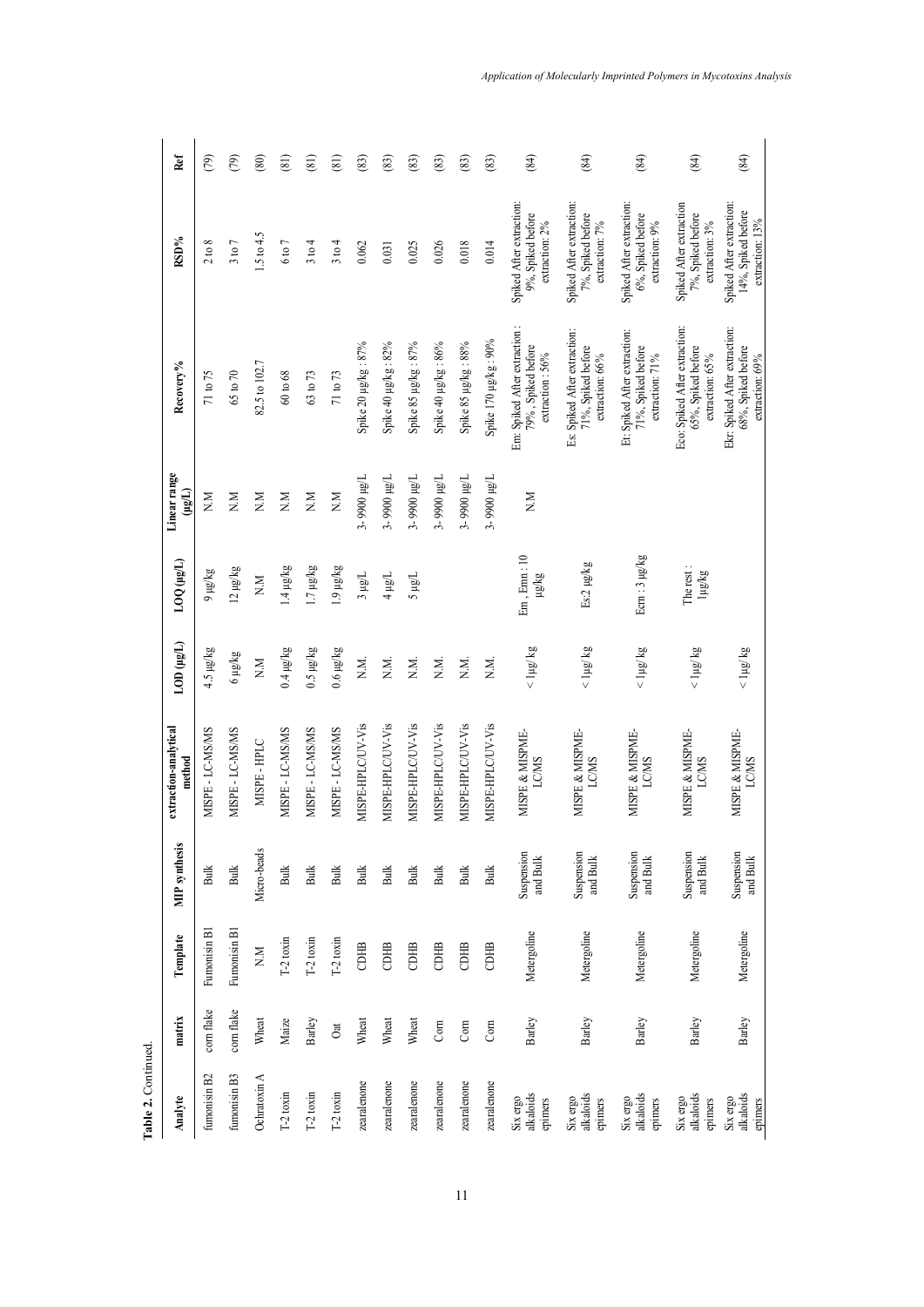| Table 2. Continued.                                  |                           |                       |                        |                                  |                          |                |                                                                  |                                                                               |                                                                  |      |
|------------------------------------------------------|---------------------------|-----------------------|------------------------|----------------------------------|--------------------------|----------------|------------------------------------------------------------------|-------------------------------------------------------------------------------|------------------------------------------------------------------|------|
| Analyte                                              | matrix                    | Template              | synthesis<br>冒         | analytical method<br>extraction- | LOD (µg/L)               | LOQ (µg/L)     | Linear range<br>(ugl.)                                           | Recovery%                                                                     | RSD%                                                             | Ref  |
| Six ergo alkaloids<br>epimers                        | Barley                    | Metergoline           | Suspension<br>and Bulk | MISPME-LCMS<br>MISPE $\&$        | $<$ 1µg/ kg              |                |                                                                  | extraction: $73\%$ ,<br>Ecr: Spiked After<br>extraction: 68%<br>Spiked before | Spiked After extraction:<br>15%, Spiked before<br>extraction: 7% | (84) |
| five aflatoxins (M1,<br>$\rm B1,\, B2,\, G1,\, G2$ ) | cereal-based<br>baby food | 5,7-Dimethoxycoumarin | Core-Shell<br>Magnetic | Magnetic based-<br>LC/MS-MS      | M1: 0.3 ng/kg            | M1:1 ng/kg     | M1:0.5-2<br>ng/kg                                                | M1:60%                                                                        | $>10\%$                                                          | (85) |
| five aflatoxins (M1,<br>B1, B2, G1, G2)              | cereal-based<br>baby food | 5,7-Dimethoxycoumarin | Magnetic<br>Core-Shell | Magnetic based-<br>LC/MS-MS      | $B1:0.9$ ng/kg           | B1: 3 ng/kg    | $G2:2 - 8$ ng/kg<br>B1, B2, G1,                                  | B1:43%                                                                        | $>10\%$                                                          | (85) |
| five aflatoxins (M1,<br>B1, B2, G1, G2)              | cereal-based<br>baby food | 5,7-Dimethoxycoumarin | Core-Shell<br>Magnetic | Magnetic based-<br>LC/MS-MS      | B2 :0.7 ng/kg            | B2:2.3 ng/kg   |                                                                  | B2: 40%                                                                       | > 10%                                                            | (85) |
| five aflatoxins (M1,<br>B1, B2, G1, G2)              | cereal-based<br>baby food | 5,7-Dimethoxycoumarin | Core-Shell<br>Magnetic | Magnetic based-<br>LC/MS-MS      | Gl: 1 ng/kg              | $Gl:3.5$ ng/kg |                                                                  | G1:44%                                                                        | >10%                                                             | (85) |
| five aflatoxins (M1,<br>B1, B2, G1, G2)              | cereal-based<br>baby food | 5,7-Dimethoxycoumarin | Core-Shell<br>Magnetic | Magnetic based-<br>LC/MS-MS      | G2:1.7 ng/kg             | $G2:5.8$ ng/kg |                                                                  | G2:39%                                                                        | $>10\%$                                                          | (85) |
| ochratoxin A                                         | Rice                      | ochratoxin A          | Core-shell             | Magnetic phase<br>extraction     | $1.8$ pg·mL $-1$         |                | $0.01 - 1.0$<br>$n\mathbf{g} \cdot mL-1$                         | 0.71                                                                          | 0.023                                                            | (86) |
| ochratoxin B                                         | Rice                      | ochratoxin A          | Core-shell             | Magnetic phase<br>extraction     | $18$ pg $\mathrm{mJ}$ -1 |                | $0.02 - 2.0$<br>$\mathtt{ng} {\cdot} \mathtt{ml} {-} \mathtt{l}$ | 0.71                                                                          | 0.023                                                            | (86) |
| ochratoxin C                                         | Rice                      | ochratoxin A          | Core-shell             | Magnetic phase<br>extraction     | $3.2$ pg·mL-1            |                | $0.002 - 0.2$<br>$ng \cdot mL-1$                                 | 0.71                                                                          | 0.023                                                            | (86) |

# 12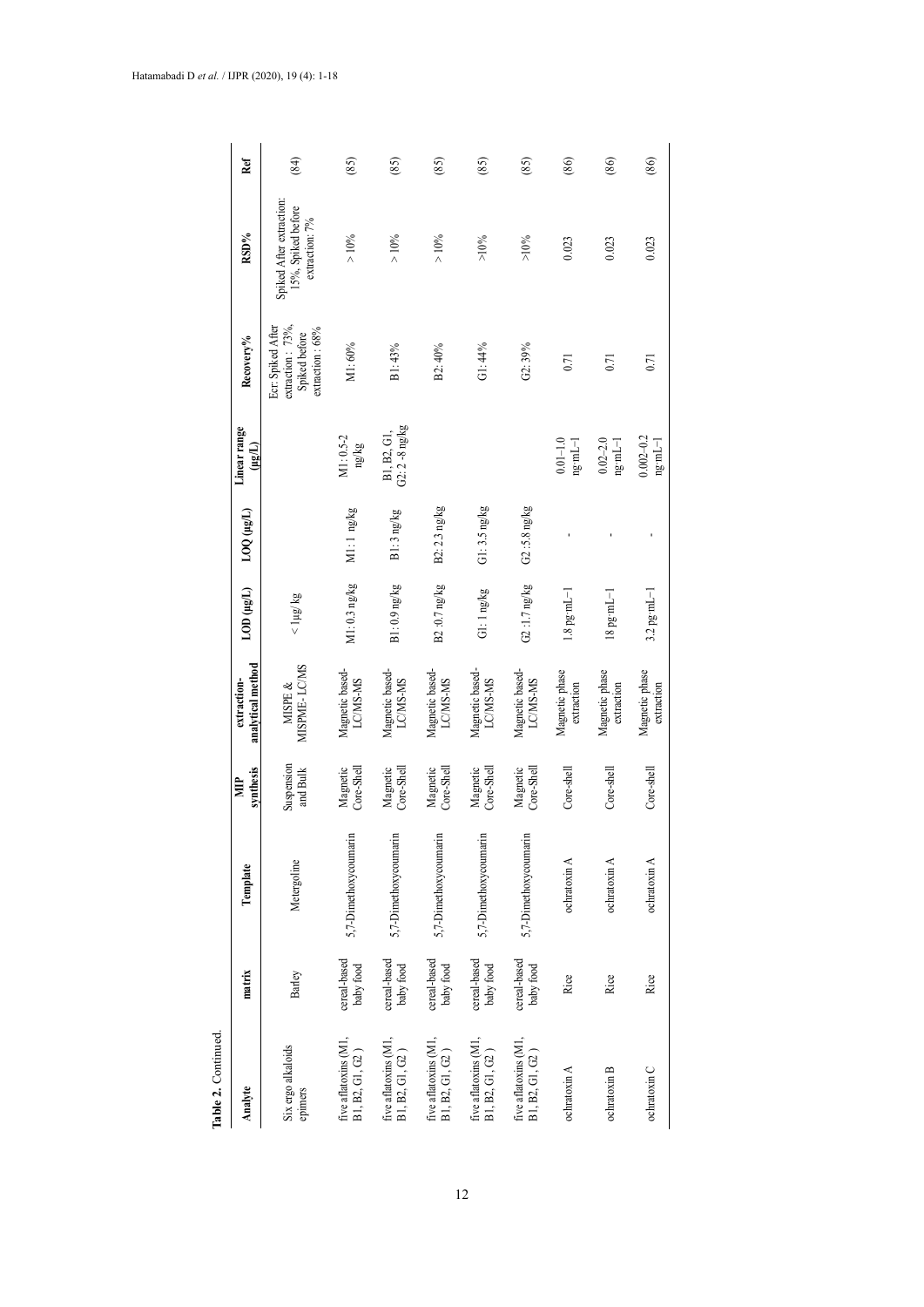| Table 2. Continued |        |                                                                                                                                                                                        |                         |                                                                                                                               |                                       |                                |                                              |             |            |      |
|--------------------|--------|----------------------------------------------------------------------------------------------------------------------------------------------------------------------------------------|-------------------------|-------------------------------------------------------------------------------------------------------------------------------|---------------------------------------|--------------------------------|----------------------------------------------|-------------|------------|------|
| Analyte            | matrix | Template                                                                                                                                                                               | synthesis<br><b>NID</b> | extraction-analytical<br>method                                                                                               | LOD (µg/L)                            | (Tail) 001                     | Linear range<br>$(L\mathbf{S}^{\mathbf{H}})$ | Recovery%   | RSD%       | Ref  |
| Zearalenone        | rice   | Coumarin-3-carboxylic acid                                                                                                                                                             | Core-shell              | Solid phase extraction                                                                                                        | $3.34 \mu g kg^{-1}$                  | $10.00 \,\mu g \,\text{kg}$ -1 | $10.00 - 250$ µg kg-1                        | 0.901       | 0.0484     | (87) |
| Zearalenone        | Com    | Coumarin-3-carboxylic acid                                                                                                                                                             | $Core-shell$            | Solid phase extraction                                                                                                        | 4.16 µg kg-1                          | $12.5 \,\mu g \,\text{kg}$ -1  | $12.5 - 250 \mu g kg - 1$                    | 0.848       | 0.0459     | (87) |
| Zearalenone        | Wheat  | Coumarin-3-carboxylic acid                                                                                                                                                             | Core-shell              | Solid phase extraction                                                                                                        | 2.09 µg kg-1                          | 6.25 µg kg-1                   | $6.25 - 250 \mu g kg - 1$                    | 0.829       | 0.0462     | (87) |
| Citrinin           | Cereal | 1-hydoxy-2-naphtoic acid                                                                                                                                                               | bulk                    | Solid phase extraction                                                                                                        | $1.5 \mu g L - 1$                     | $1-1$ gu $5$                   | $1 - 1$ 8rd 000 $+5$                         | 0.82        | 0.015      | (88) |
| Fumonisin B1       | maize  | Fumonisin B1                                                                                                                                                                           | bulk                    | Solid phase extraction                                                                                                        | $0.001$ mg/kg                         |                                | $0.26 - 1.29$ mg/kg                          | 108-113%    | 0.55       | (89) |
| Aflatoxin G1       | Corn   | 7-acetoxy-4-methylcoumarin                                                                                                                                                             | Core-shell              | Solid phase extraction                                                                                                        | $0.06 \mu g kg - 1$                   | $0.2 \ \mu g \ kg^{-1}$        | $0.1 - 50 \mu g kg - 1$                      | 82.6-116.7% | 2.7-4.21%  | (90) |
| Aflatoxin G2       | Corn   | 7-acetoxy-4-methylcoumarin                                                                                                                                                             | Core-shell              | Solid phase extraction                                                                                                        | $0.05 \mu g kg - 1$                   | $0.15 \mu g kg$ -1             | $0.1 - 50 \mu g kg - 1$                      | 82.6-116.7% | 2.73-4.21% | (90) |
| Aflatoxin B1       | Corn   | 7-acetoxy-4-methylcoumarin                                                                                                                                                             | Core-shell              | Solid phase extraction                                                                                                        | $0.05 \ \mu g \ kg - 1$               | $0.2 \mu g kg - 1$             | $0.1 - 50 \mu g kg - 1$                      | 82.6-116.7% | 2.73-4.21% | (90) |
| Aflatoxin B2       | Wheat  | 7-acetoxy-4-methylcoumarin                                                                                                                                                             | Core-shell              | Solid phase extraction                                                                                                        | $0.06 \,\mathrm{µg} \,\mathrm{kg}$ -1 | $0.15 \mu g kg^{-1}$           | $0.1 - 50 \mu g kg - 1$                      | 82.6-116.7% | 2.73-4.21% | (90) |
|                    |        | cyclododecanyl-2,4-dihydroxybenzoate, MISPE: molecularly imprinted solid phase extraction, PLE: pressurized liquid extraction<br>Abbreviations: N.M. not mentioned, OTA: Ochratoxin A, |                         | MMA: methacrylic acid, EGDMA: Ethylene glycol dimethacrylate,1-ALPP: 1-allylpiperazine, TRIM: trimethyltrimethacrylate, CDHB: |                                       |                                |                                              |             |            |      |

13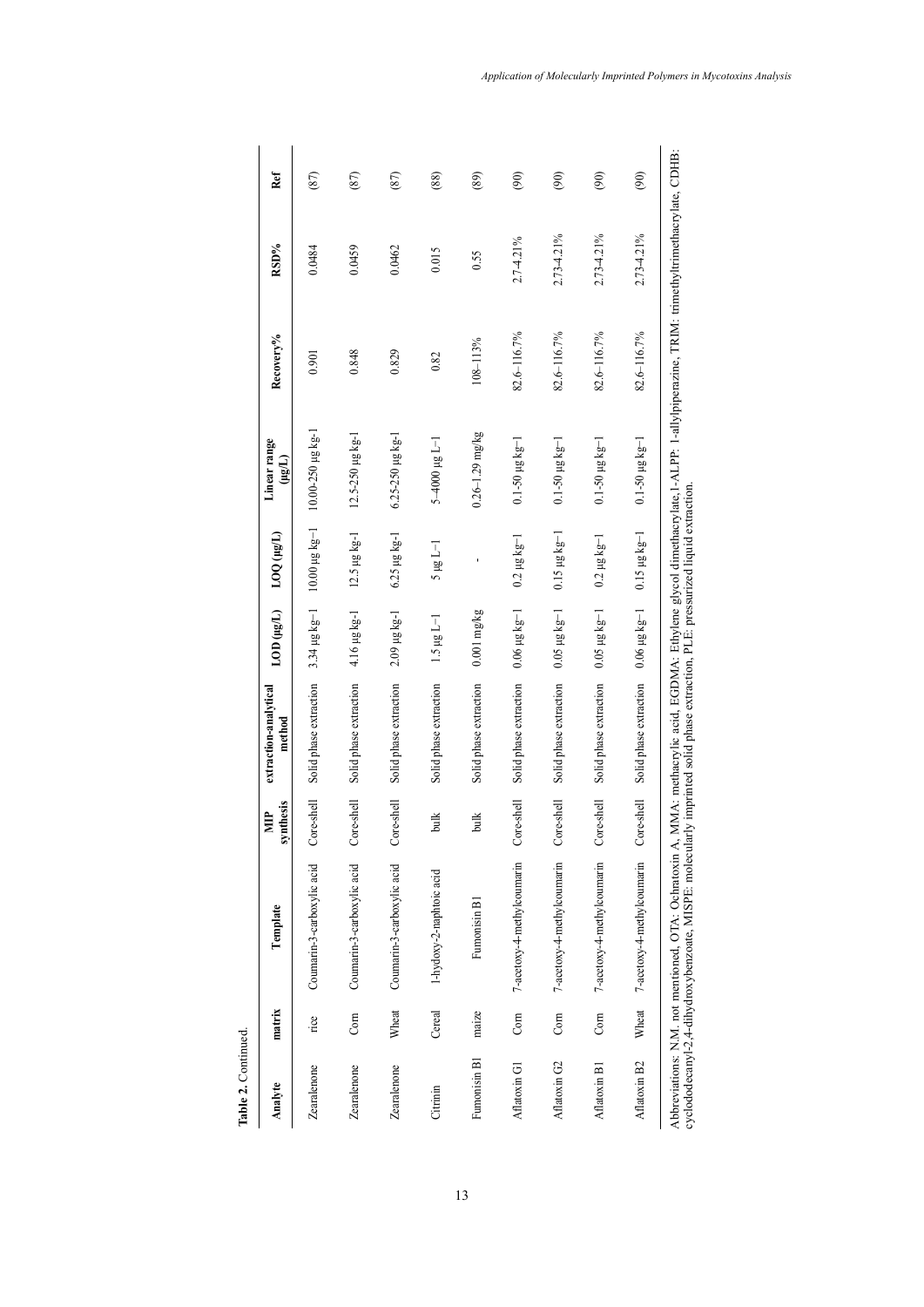Recently, Lhotská, *et al*. prepared selective citrinin molecularly imprinted polymer. The structural monomer was acrylamide, and as for dummy molecule, 1-hydoxy-2-naphtoic acid was chosen due to the toxicity of citrinin. After the preparation of MIP and nonimprinted polymer (NIP), both were packed into steel cartridges and coupled to the online SPE-HPLC system. The SPE conditions were optimized and the application in the real sample was investigated in barley and wheat specimens. Recovery achieved in this study reached to 82.0% with a relative standard deviation (RSD) of 1.5% (88).

Munawar *et al*. have introduced a new method for detection and extraction of Fumonisin B1 (FB1) mycotoxin in maize. Their paper suggests a developing molecularly imprinted polymer nanoparticle based assay (MINA) method. In this work, FB1-derivatized glass beads were produced, and after preparing a mixture of 5 monomers in polymerization solution, the polymerization was done on the surface of mentioned glass beads. Therefore, the derivatized beads acted as a template molecule. Then they are all packed into a cartridge. Molecularly imprinted polymer nanoparticle based assay (MINA) was compared with HPLC and ELISA method and showed a dilution factor of 80% compared to 20 and 5% of HPLC and ELISA, with recovery of 108-113% (89).

Rui, *et al*. prepared a selective MIP in the form of a core-shell for extraction and enrichment of 4 different types of aflatoxins (G1, G2, B1, and B2). FDU-12@MIPs were synthesized first by preparing and modifying of FDU-12 and then dispersing it in a solution of 7-acetoxy-4-methylcoumarin as the monomer, MAA and EDMA as crosslinkers and azobutyronitrile as initiator. FDU-12@NIPs were also prepared under the same condition but without the monomer. Three grains responded to this method (wheat, rice, and corn) with recovery rang of 82.6–116.7% and RSD of 2.73 -4.21% (90).

All synthesis and analytical method validation information are summarized in Tables 1 and 2.

## **Conclusion**

This review has successfully highlighted

the application of MIPs for the extraction, detection, and determination of mycotoxins in cereal samples. MIPs synthesized by different approaches have been introduced as a powerful tool in the sample extraction efficiency and selectivity enhancement over the target mycotoxins. The developed MIPs gained lower limits of quantification and detection (LOQ and LOD) and better extraction recoveries in comparison with conventional extraction and sample preparation methods (Table 2).

MIPs offer high selectivity, reusability, stability, and low cost preparation. There is no doubt about practicality of the MIPs in extraction and sample preparation. However, template removal requires large amount of organic solvent and it is probably a time-consuming procedure. Future perspectives of MIPs can be improved synthesis with more efficient template removal and also capability of multi-analyte extraction, along with direct sample application in analysis method.

## **Author Contributions**

The authors have equally contributed to the manuscript.

#### **References**

- (1) Rahmani A, Jinap S and Soleimany F. Qualitative and Quantitative Analysis of Mycotoxins. *Compr. Rev. Food Sci. Food Saf*. (2009) 8: 202-51.
- (2) Hassan ZU, Al-Thani RF, Migheli Q and Jaoua S. Detection of toxigenic mycobiota and mycotoxins in cereal feed market. *Food Control* (2018) 84: 389-94.
- (3) Sofi F, Dinu M, Pagliai G, Cei L, Sacchi G, Benedettelli S, Stefani G, Gagliardi E, Tosi P, Bocci R and Bussi B. Health and Nutrition Studies Related to Cereal Biodiversity: A Participatory Multi-Actor Literature Review Approach. *Nutrients* (2018) 10: 1207.
- (4) Pascale M. Detection methods for mycotoxins in cereal grains and cereal products. *Zb. Matice Srp. Prir. Nauke*. (2009) 117: 15-25.
- (5) Li P, Zhou Q, Wang T, Zhou H, Zhang W, Ding X, Zhang Z, Chang P-K and Zhang Q. Development of an Enzyme-Linked Immunosorbent Assay Method Specific for the Detection of G-Group Aflatoxins. *Toxins* (2016) 8: 5.
- (6) Urusov AE, Zherdev AV, Petrakova AV, Sadykhov EG, Koroleva OV and Dzantiev BB. Rapid multiple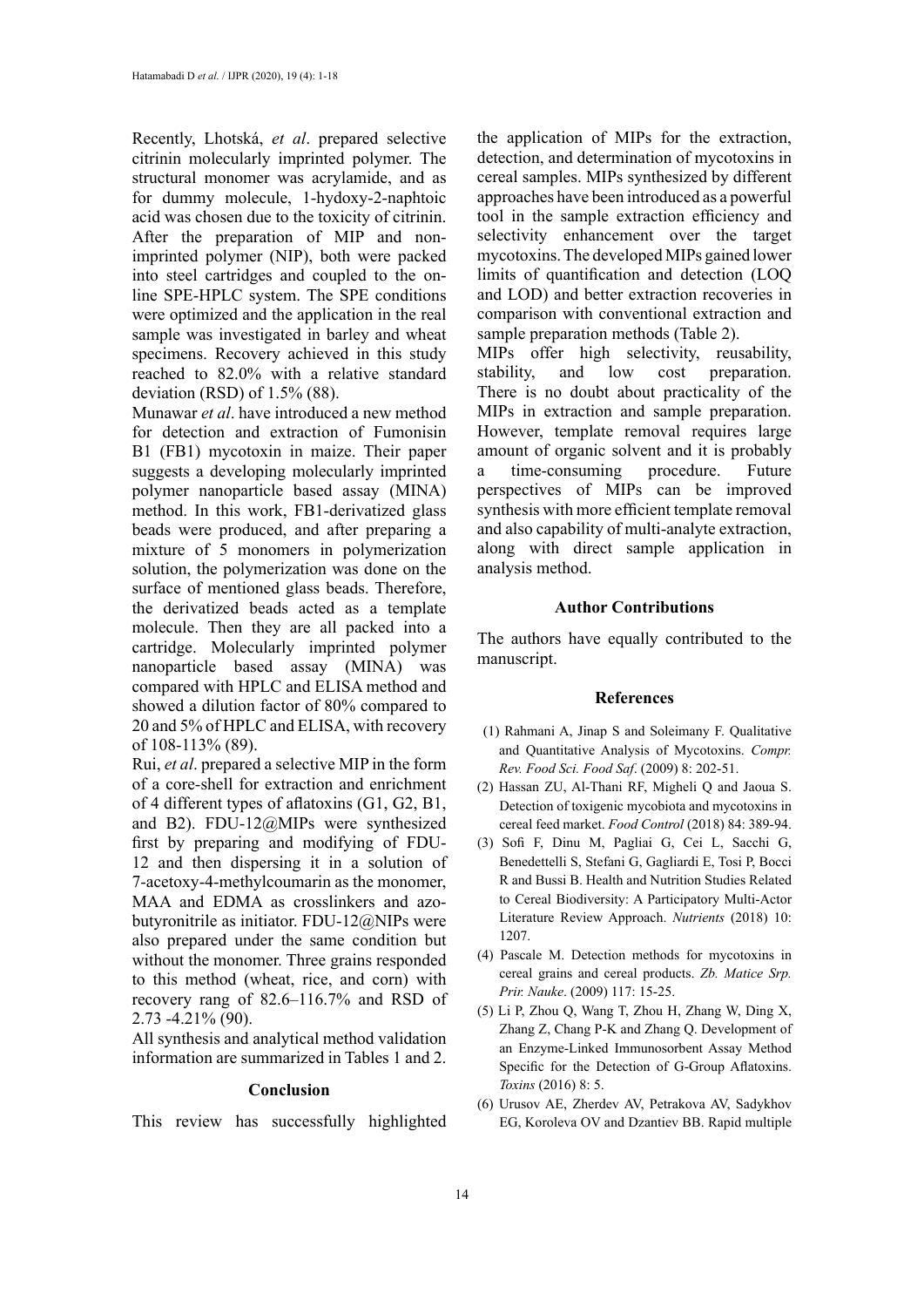immunoenzyme assay of mycotoxins. *Toxins (Basel)* (2015) 7: 238-54.

- (7) Yan Z, Wang L, Wang J, Tan Y, Yu D, Chang X, Fan Y, Zhao D, Wang C, De Boevre M and De Saeger S. A QuEChERS-Based Liquid Chromatography-Tandem Mass Spectrometry Method for the Simultaneous Determination of Nine Zearalenone-Like Mycotoxins in Pigs. *Toxins (Basel)* (2018) 10: 129.
- (8) Turner NW, Subrahmanyam S and Piletsky SA. Analytical methods for determination of mycotoxins: A review. *Anal. Chim. Acta* (2009) 632: 168-80.
- (9) Ghorbani-Bidkorbeh F. Electrochemical Sensors and Biosensors Represent Very Promising Tools in Pharmaceutical Sciences. *Iran. J. Pharm. Sci*. (2015) 14: 663-4.
- (10) Asadian E, Ghalkhani M and Shahrokhian S. Electrochemical sensing based on carbon nanoparticles: A review. *Sensor Actuat B-Chem*. (2019) 293: 183-209.
- (11) Ghalkhani M and Ghorbani-Bidkorbeh F. Development of Carbon Nanostructured Based Electrochemical Sensors for Pharmaceutical Analysis. *Iran. J. Pharm. Sci*. (2019) 18: 658-69.
- (12) Goud KY, Kailasa SK, Kumar V, Tsang YF, Gobi KV and Kim KH. Progress on nanostructured electrochemical sensors and their recognition elements for detection of mycotoxins: A review. *Biosens. Bioelectron*. (2018) 121: 205-22.
- (13) Santana Oliveira I, da Silva Junior AG, de Andrade CAS and Lima Oliveira MD. Biosensors for early detection of fungi spoilage and toxigenic and mycotoxins in food. *Curr. Opin. Food Sci*. (2019) 29: 64-79.
- (14) McKevith B. Nutritional aspects of cereals. *Nutr. Bull.* (2004) 29: 111-42.
- (15) Palmgren MG, Clemens S, Williams LE, Krämer U, Borg S, Schjørring JK and Sanders D. Zinc biofortification of cereals: problems and solutions. *Trends Plant Sci*. (2008) 13: 464-73.
- (16) Food and Agriculture Organization. Cereals and Cereal Products [Available from: http://www.fao. org/es/faodef/fdef01e.htm.
- (17) Bryden WL. Mycotoxins in the food chain: human health implications. *Asia Pac. J. Clin. Nutr*. (2007) 16: 95-101.
- (18) Stein RA, Bulboacӑ AE. Chapter 21-Mycotoxins. In: Dodd CER, Aldsworth T, Stein RA, Cliver DO and Riemann HP, editors. *Foodborne Diseases* (Third Edition): Academic Press (2017) 407-46.
- (19) Fletcher MT and Blaney BJ. Mycotoxins. Reference Module in Food Science, *Elsevier* (2016).
- (20) Wee J, Day DM and Linz JE. Effects of Zinc Chelators on Aflatoxin Production in Aspergillus

parasiticus. *Toxins (Basel)* (2016) 8: 171.

- (21) Bhetariya PJ, Madan T, Basir SF, Varma A and Usha SP. Allergens/Antigens, Toxins and Polyketides of Important Aspergillus Species. *Indian J. Clin. Biochem*. (2011) 26: 104-19.
- (22) Perrone G and Gallo A. Aspergillus Species and Their Associated Mycotoxins. *Methods Mol. Biol.*  (2017) 1542: 33-49.
- (23) Likar M, Grandic M, Strajn BJ, Kos K and Celar FA. Links between Genetic Groups, Host Specificity, and Ergot-Alkaloid Profiles within Claviceps purpurea (Fr.) Tul. on Slovenian Grasses. *Plant Dis*. (2018) 102: 1334-40.
- (24) Frisvad J and Samson R. Polyphasic taxonomy of Penicillium subgenus Penicillium. A guide to identif cation of food and airborne terverticillate Penicillia and their mycotoxins. *Stud. Mycol*. (2004) 2004: 1-173.
- (25) Arzanlou M, Samadi R, Frisvad JC, Houbraken J and Ghosta Y. Two novel Aspergillus species from hypersaline soils of The National Park of Lake Urmia, Iran. *Mycol. Prog*. (2016) 15: 1081-92.
- (26) Liu L, Zhao J, Huang Y, Xin Q and Wang Z. Diversifying of Chemical Structure of Native Monascus Pigments. *Front. Microbiol*. (2018) 9: 3143.
- (27) Dombrink-Kurtzman MA and Blackburn JA. Evaluation of several culture media for production of patulin by Penicillium species. *Int. J. Food Microbiol*. (2005) 98: 241-8.
- (28) Madege RR, Audenaert K, Kimanya M, Tiisekwa B, De Meulenaer B, Bekaert B, Landschoot S and Haesaert G. Control of *Fusarium verticillioides* (Sacc.) Nirenberg and Fumonisins by Using a Combination of Crop Protection Products and Fertilization. *Toxins (Basel)* (2018) 10: 67.
- (29) Ren ZH, Deng HD, Deng YT, Deng JL, Zuo ZC, Yu SM, Shen LH, Cui HM, Xu ZW and Hu YC. Effect of the Fusarium toxins, zearalenone and deoxynivalenol, on the mouse brain. *Environ. Toxicol. Pharmacol.* (2016) 46: 62-70.
- (30) He J, Zhou T, Young JC, Boland GJ and Scott PM. Chemical and biological transformations for detoxification of trichothecene mycotoxins in human and animal food chains: a review. *Trends Food Sci. Technol*. (2010) 21: 67-76.
- (31) Lin T, Wang G, Zhou Y, Zeng D, Liu X, Ding R, Jiang X, Zhu D, Shan W and Chen H. Structure elucidation and biological activity of two new trichothecenes from an endophyte, *Myrothecium roridum. J. Agric. Food Chem*. (2014) 62: 5993-6000.
- (32) Lysøe E, Frandsen RJ, Divon HH, Terzi V, Orrù L, Lamontanara A, Kolseth AK, Nielsen KF and Thrane U. Draft genome sequence and chemical profiling of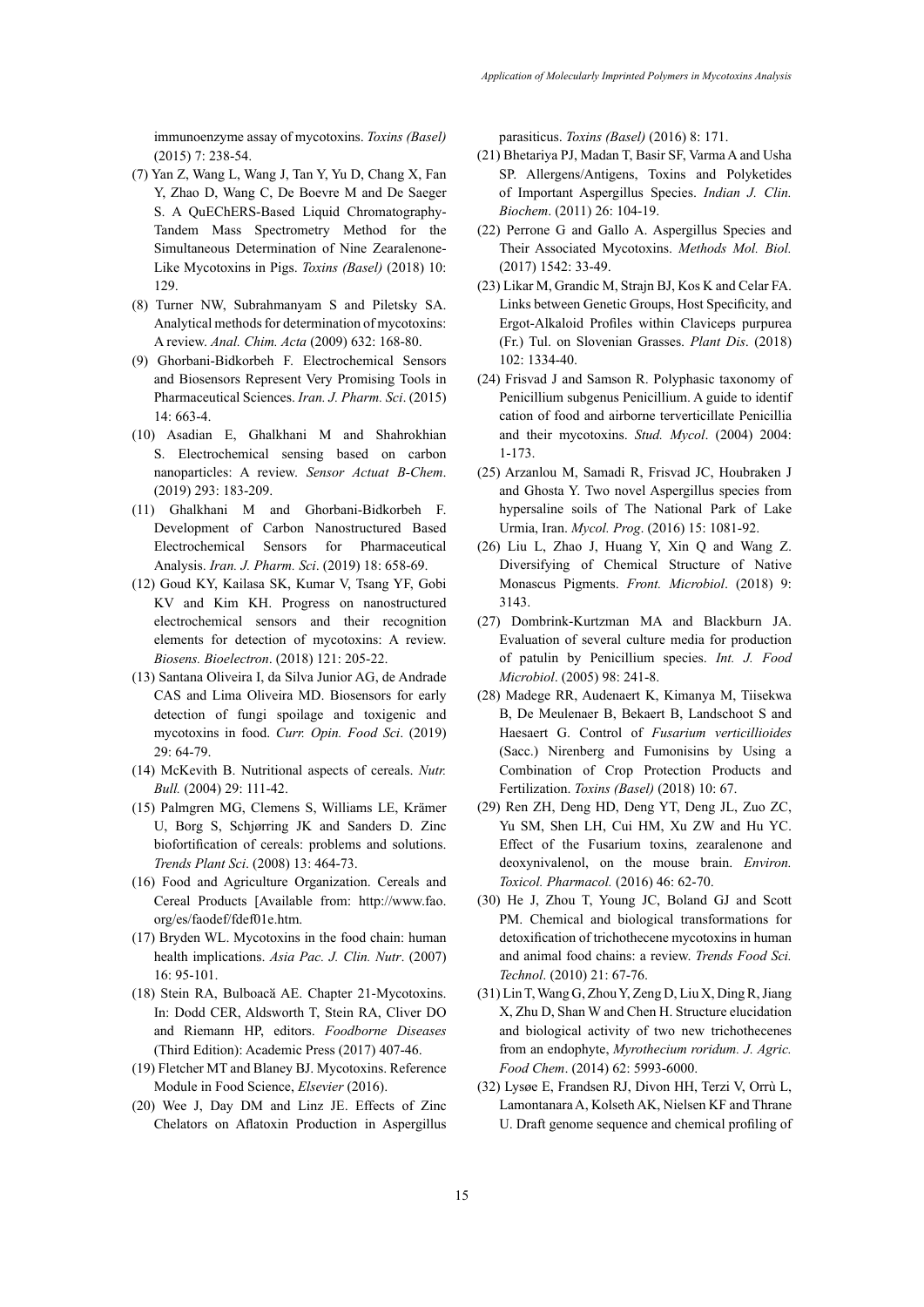Fusarium langsethiae, an emerging producer of type A trichothecenes. *Int. J. Food Microbiol*. (2016) 221: 29-36.

- (33) Akbar A, Medina A and Magan N. Efficacy of different caffeine concentrations on growth and ochratoxin A production by Aspergillus species. *Lett. Appl. Microbiol*. (2016) 63: 25-9.
- (34) Perrone G and Susca A. Penicillium Species and Their Associated Mycotoxins. *Methods Mol. Biol.* (2017) 1542: 107-19.
- (35) Bbosa G, Kitya D, Lubega A, Ogwal-Okeng J, Anokbonggo W and Kyegombe D. Review of the Biological and Health Effects of Aflatoxins on Body Organs and Body Systems. *Aflatoxins-recent advances and future prospects* (2013) 12: 239-65.
- (36) Squire RA. Ranking animal carcinogens: a proposed regulatory approach. *Science* (1981) 214: 877-80.
- (37) Ahmed Adam MA, Tabana YM, Musa KB and Sandai DA. Effects of different mycotoxins on humans, cell genome and their involvement in cancer (Review*). Oncol. Rep*. (2017) 37: 1321-36.
- (38) Shanakhat H, Sorrentino A, Raiola A, Romano A, Masi P and Cavella S. Current methods for mycotoxins analysis and innovative strategies for their reduction in cereals: an overview. *J. Sci. Food Agric.* (2018) 98: 4003-13.
- (39) Food and Agriculture Organization. Mycotoxins [Available from: http://www.fao.org/food/foodsafety-quality/a-z-index/mycotoxins/en/.
- (40) Food and Agriculture Organization. Mycotoxin regulations in 2003 and current developments [Available from: http://www.fao.org/3/y5499e/ y5499e07.htm.
- (41) Brand DJ and Fisher J. Molecular structure and chirality. *J. Chem. Educ*. (1987) 64: 1035.
- (42) Culver HR and Peppas NA. Protein-imprinted polymers: The shape of things to come? *Chem. Mater.* (2017) 29: 5753-61.
- (43) Poller A-M, Spieker E, Lieberzeit PAand Preininger C. Surface imprints: Advantageous application of ready2use materials for ba`cterial quartz-crystal microbalance sensors. *ACS Appl. Mater. Interfaces* (2016) 9: 1129-35.
- (44) Azodi-Deilami S, Najafabadi AH, Asadi E, Abdouss M and Kordestani D. Magnetic molecularly imprinted polymer nanoparticles for the solid-phase extraction of paracetamol from plasma samples, followed its determination by HPLC. *Microchim. Acta* (2014) 181: 1823-32.
- (45) Polyakov M. Adsorption properties and structure of silica gel. *Zhur Fiz Khim*. (1931) 2: 799-805.
- (46) Dickey FH. The preparation of specific adsorbents. *Proc. Natl. Acad. Sci. USA* (1949) 35: 227.
- (47) Wulff G, Oberkobusch D and Minárik M. Enzyme-

analogue built polymers, 18 chiral cavities in polymer layers coated on wide-pore silica. *Reactive Polymers, Ion Exchangers, Sorbents*. (1985) 3: 261- 75.

- (48) Wulff G, Sarhan A and Zabrocki K. Enzymeanalogue built polymers and their use for the resolution of racemates. *Tetrahedron Lett*. (1973) 14: 4329-32.
- (49) Mosbach K and Haupt K. Some new developments and challenges in non-covalent molecular imprinting technology. *J. Mol. Recognit*. (1998) 11: 62-8.
- (50) Sellergren B, Rückert B and Hall AJ. Layer-by-Layer Grafting of Molecularly Imprinted Polymers via Iniferter Modified Supports. *Adv. Mater*. (2002) 14: 1204-8.
- (51) Mosbach K and Haupt K. Some new developments and challenges in non‐covalent molecular imprinting technology. *J. Mol. Recognit*. (1998) 11: 62-8.
- (52) Ye L and Mosbach K. Molecular imprinting: synthetic materials as substitutes for biological antibodies and receptors. *Chem. Mater*. (2008) 20: 859-68.
- (53) Wuff G and Sarhan A. The use of polymers with enzyme-analogous structures for the resolution of racemate. *Angew. Chem. Int. Ed*. (1972) 11: 341-5.
- (54) Wulff G, Gross T and Schönfeld R. Enzyme models based on molecularly imprinted polymers with strong esterase activity. *Angew. Chem. Int. Ed*. (1997) 36: 1962-4.
- (55) Zhang H, Ye L and Mosbach K. Non‐covalent molecular imprinting with emphasis on its application in separation and drug development*. J. Mol. Recognit.* (2006) 19: 248-59.
- (56) Yan H and Row K. Characteristic and Synthetic Approach of Molecularly Imprinted Polymer*. Int. J. Mol. Sci*. (2006) 7: 155-78.
- (57) Schirhagl R. Bioapplications for molecularly imprinted polymers. *Anal. Chem.* (2013) 86: 250-61.
- (58) Müller R, Andersson LI and Mosbach K. Molecularly imprinted polymers facilitating a βelimination reaction. *Makromol. Chem*. (1993) 14: 637-41.
- (59) Chen L, Xu S and Li J. Recent advances in molecular imprinting technology: current status, challenges and highlighted applications. *Chem. Soc. Rev*. (2011) 40: 2922-42.
- (60) Chen L, Wang X, Lu W, Wu X and Li J. Molecular imprinting: perspectives and applications. *Chem. Soc. Rev*. (2016) 45: 2137-211.
- (61) Branger C, Meouche W and Margaillan A. Recent advances on ion-imprinted polymers. *React. Funct. Polym.* (2013) 73: 859-75.
- (62) Ghorbani-Bidkorbeh F. Molecular Imprinting of Peptides and Proteins. *Trends Pept. Protein Sci.*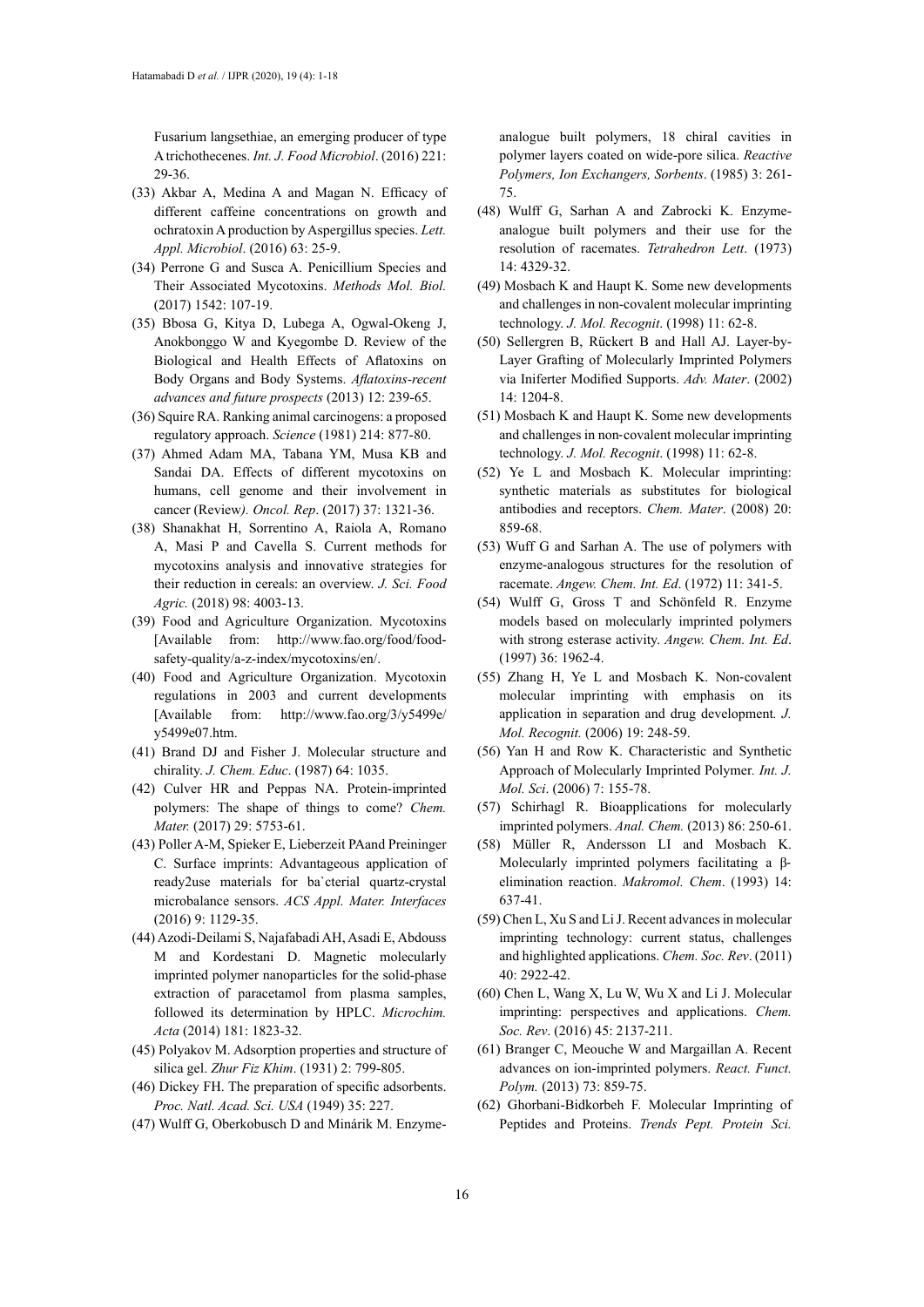(2017) 1: 99-108.

- (63) Golker K, Karlsson BrC, Olsson GD, Rosengren AM and Nicholls IA. Influence of composition and morphology on template recognition in molecularly imprinted polymers. *Macromolecules* (2013) 46: 1408-14.
- (64) Li Y, Yang H-H, You Q-H, Zhuang Z-X and Wang X-R. Protein Recognition via Surface Molecularly Imprinted Polymer Nanowires. *Anal. Chem*. (2006) 78: 317-20.
- (65) Turner NW, Jeans CW, Brain KR, Allender CJ, Hlady V and Britt DW. From 3D to 2D: a review of the molecular imprinting of proteins. *Biotechnol. Prog.* (2006) 22: 1474-89.
- (66) Verheyen E, Schillemans JP, van Wijk M, Demeniex M-A, Hennink WE and van Nostrum CF. Challenges for the effective molecular imprinting of proteins. *Biomaterials* (2011) 32: 3008-20.
- (67) Guc M and Schroeder G. The Molecularly Imprinted Polymers. Influence of Monomers on the Properties of Polymers-A Review. *World j. Res. Rev*. (2017) 5: 6.
- (68) Esfandyari‐Manesh M, Javanbakht M, Atyabi F, Badiei A and Dinarvand R. Effect of porogenic solvent on the morphology, recognition and release properties of carbamazepine‐molecularly imprinted polymer nanospheres. *J. Appl. Polym. Sci.* (2011) 121: 1118-26.
- (69) Gladis JM and Rao TP. Effect of porogen type on the synthesis of uranium ion imprinted polymer materials for the preconcentration/separation of traces of uranium. *Microchim. Acta* (2004) 146: 251- 8.
- (70) Silvestri D, Borrelli C, Giusti P, Cristallini C and Ciardelli G. Polymeric devices containing imprinted nanospheres: a novel approach to improve recognition in water for clinical uses. *Anal. Chim. Acta* (2005) 542: 3-13.
- (71) Mayes AG and Mosbach K. Molecularly imprinted polymer beads: suspension polymerization using a liquid perfluorocarbon as the dispersing phase. *Ana. Chem*. (1996) 68: 3769-74.
- (72) Wang P, Sun X, Su X and Wang T. Advancements of molecularly imprinted polymers in the food safety field. *Analyst* (2016) 141: 3540-53.
- (73) Li WH and Stöver HD. Monodisperse cross-linked core−shell polymer microspheres by precipitation polymerization. *Macromolecules* (2000) 33: 4354- 60.
- (74) Sellergren B, RüCKERT B and Hall AJ. Layer‐by‐ layer grafting of molecularly imprinted polymers via iniferter modified supports. *Adv. Mat*. (2002) 14: 1204-8.
- (75) Piacham T, Josell Å, Arwin H, Prachayasittikul V

and Ye L. Molecularly imprinted polymer thin films on quartz crystal microbalance using a surface bound photo-radical initiator. *Anal. Chim. Acta* (2005) 536: 191-6.

- (76) Haginaka J. Molecularly imprinted polymers as affinity‐based separation media for sample preparation. *J. Sep. Sci*. (2009) 32: 1548-65.
- (77) Zhang W, Qin L, He X-W, Li W-Yand Zhang Y-K. Novel surface modified molecularly imprinted polymer using acryloyl-β-cyclodextrin and acrylamide as monomers for selective recognition of lysozyme in aqueous solution. *J. Chromatogr. A*. (2009) 1216: 4560-7.
- (78) Urraca JL, Marazuela MD and Moreno-Bondi MC. Molecularly imprinted polymers applied to the clean-up of zearalenone and alpha-zearalenol from cereal and swine feed sample extracts. *Anal. Bioanal. Chem*. (2006) 385: 1155-61.
- (79) De Smet D, Dubruel P, Van Peteghem C, Schacht E and De Saeger S. Molecularly imprinted solid-phase extraction of fumonisin B analogues in bell pepper, rice and corn flakes. *Food Addit. Contam. Part A. Chem. Anal. Control Expo. Risk Assess*. (2009) 26: 874-84.
- (80) Ali WH, Derrien D, Alix F, Pérollier C, Lépine O, Bayoudh S, Chapuis-Hugon F and Pichon V. Solid-phase extraction using molecularly imprinted polymers for selective extraction of a mycotoxin in cereals. *J. Chromatogr. A*. (2010) 1217: 6668-73.
- (81) De Smet D, Monbaliu S, Dubruel P, Van Peteghem C, Schacht E and De Saeger S. Synthesis and application of a T-2 toxin imprinted polymer. *J. Chromatogr. A*. (2010) 1217: 2879-86.
- (82) Maier NM, Buttinger G, Welhartizki S, Gavioli E and Lindner W. Molecularly imprinted polymerassisted sample clean-up of ochratoxin A from red wine: merits and limitations. *J. Chromatogr. B*. (2004) 804: 103-11.
- (83) Lucci P, Derrien D, Alix F, Pérollier C and Bayoudh S. Molecularly imprinted polymer solid-phase extraction for detection of zearalenone in cereal sample extracts. *Anal. Chim. Acta* (2010) 672: 15-9.
- (84) Lenain P, Diana Di Mavungu J, Dubruel P, Robbens J and De Saeger S. Development of suspension polymerized molecularly imprinted beads with metergoline as template and application in a solidphase extraction procedure toward ergot alkaloids. *Anal. Chem*. (2012) 84: 10411-8.
- (85) Díaz-Bao M, Regal P, Barreiro R, Fente CA and Cepeda A. A facile method for the fabrication of magnetic molecularly imprinted stir-bars: A practical example with aflatoxins in baby foods. *J. Chromatogr. A*. (2016) 1471: 51-9.
- (86) Hu M, Huang P, Suo L and Wu F. Polydopamine-